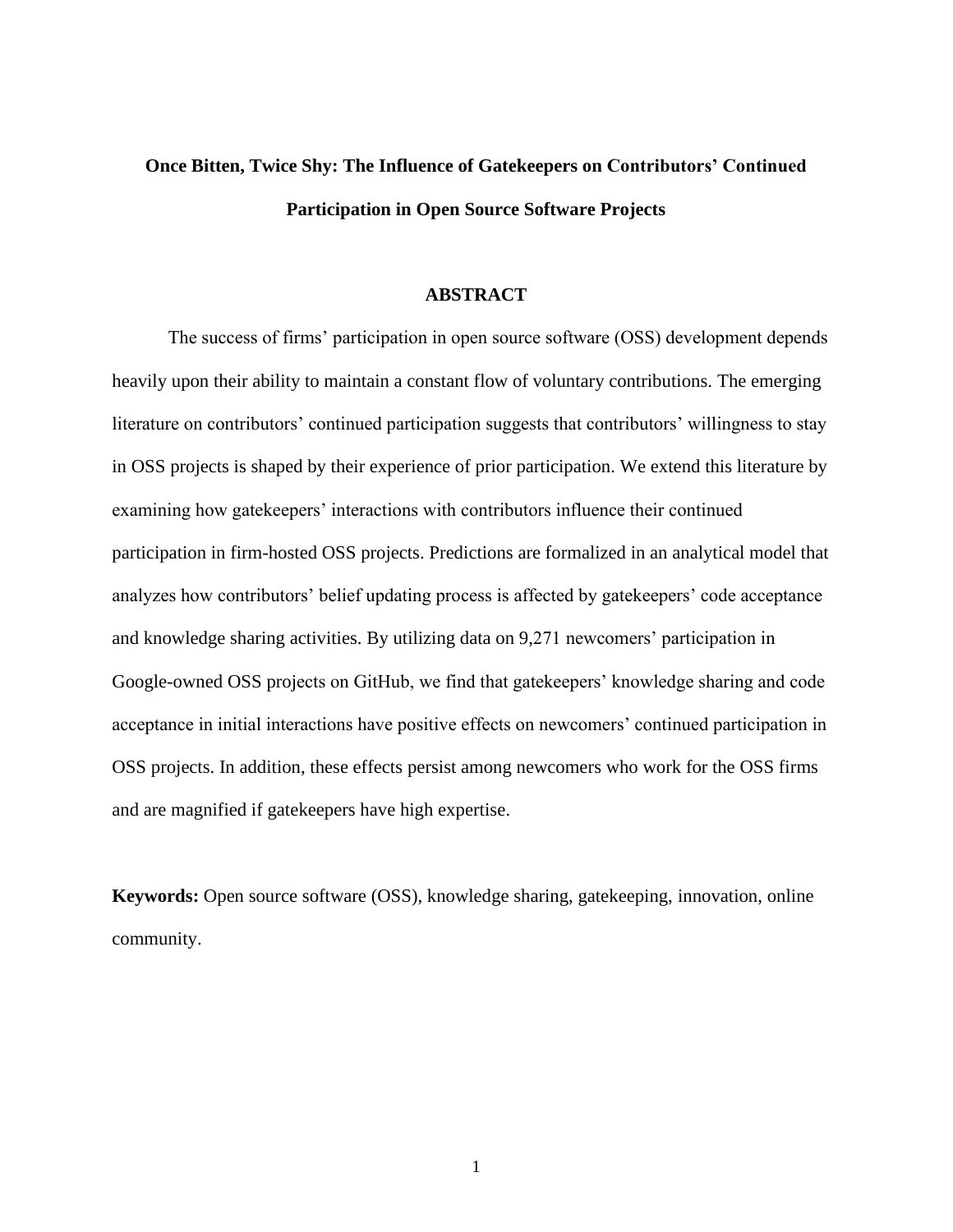#### **INTRODUCTION**

Firms increasingly participate in open source software (OSS) development (Ho & Rai, 2017; Jeppesen & Frederiksen, 2006; Spaeth, von Krogh, & He, 2015). For instance, Microsoft, which used to view OSS as a threat to its business model, has become one of the most active contributors on GitHub, the world's largest code hosting platform (Asay, 2018). By leveraging voluntary contributions from OSS communities, firms can build innovative capabilities, promote product adoption and reduce development cost (Dahlander & Magnusson, 2005; Daniel, Maruping, Cataldo, & Herbsleb, 2018; West, 2003). As a result, the success of firms' participation in OSS development significantly depends upon their ability to maintain a constant flow of voluntary contributions (Zhang, Hahn, & De, 2013), which requires firms to retain existing contributors in their OSS projects instead of merely seeking one-off contributions.

Despite the importance of sustaining OSS contributors' participation, only a small number of studies have focused on factors influencing contributors' continued participation in OSS projects (Dejean & Jullien, 2015; Fang & Neufeld, 2009; von Krogh, Haefliger, Spaeth, & Wallin, 2012). This stream of studies suggests that factors affecting continued participation may differ from those that drive initial participation, since some of the benefits from participating in OSS projects are available only after the contribution has been made (Shah, 2006; von Hippel & von Krogh, 2003). Specifically, contributors' willingness to stay in OSS projects is shaped by their experience of prior participation, such as social interaction with the community (Fang  $\&$ Neufeld, 2009), accumulated reputation (Hann, Roberts, & Slaughter, 2013), or perceived project quality (Ho &Rai, 2017). However, prior research generally only looks at the influence of community or project level factors on contributors' participation, while paying limited attention to how firm employees may act as gatekeepers to regulate and influence external contributions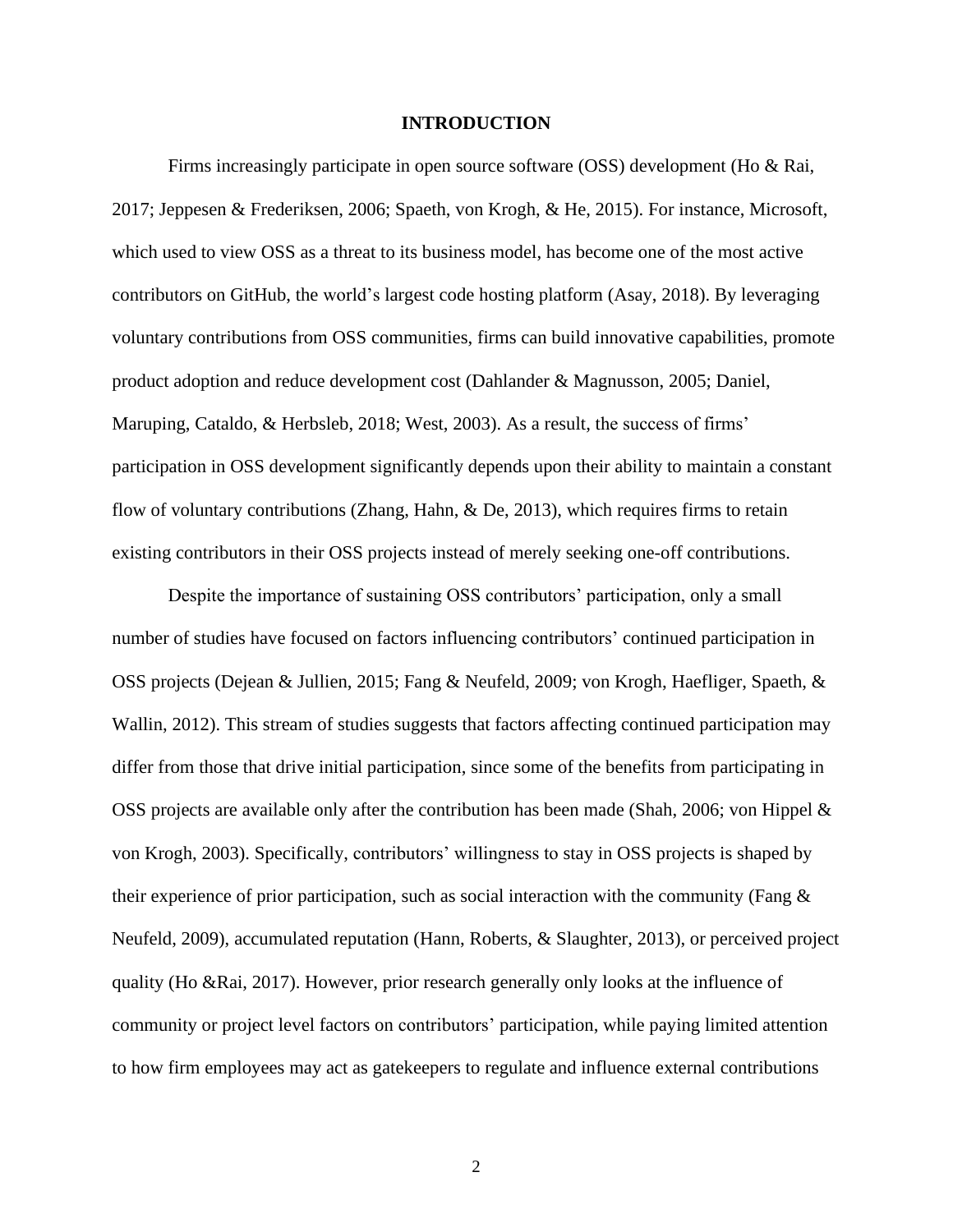(Dahlander & O'Mahony, 2011; Massa & O'Mahony, 2021). Filling this gap is important because gatekeepers often actively interact with contributors in the OSS development process and therefore their behaviors may exert an influence on contributors' motivations to continue their participation.

We aim to address this gap by focusing on how gatekeepers' interactions with contributors influence their continued participation in firm-hosted OSS projects. To be specific, we focus on two gatekeeper behaviors: (1) knowledge sharing, and (2) code acceptance. Gatekeepers' knowledge-sharing behaviors in their review process can benefit contributors substantially by helping the latter extend programming skills and improve the quality of their codes (Riedl & Seidel, 2018; Singh, Tan, & Youn, 2011; von Krogh, Haefliger, Spaeth, & Wallin, 2012). Similarly, contributors also like to see their work implemented to exert influence on OSS projects, accumulate reputation, and receive potential opportunities from the OSS firm (Acar, 2019; Fang et al., 2009; von Krogh, Spaeth, & Lakhani, 2003; Zaggl, 2017). Nevertheless, contributors do not always obtain these benefits in their participation because of the uncertainty regarding gatekeepers' review patterns, which makes it difficult for contributors to form participation decisions. Building upon the belief updating framework from behavioral economics (Augenblick & Rabin, 2021; Benjamin, 2019), we argue that contributors' decision about whether to continue their participation is based on their future beliefs about gatekeepers' knowledge sharing and code acceptance activities, and that such beliefs depend on their prior interactions with gatekeepers. Through direct interactions with gatekeepers, contributors are able to gain private information regarding gatekeepers' behavioral patterns or preferences, and use this information to form more accurate expectations. In particular, newcomers (contributors who contribute to the focal OSS projects for the first time) rely heavily on initial interactions to form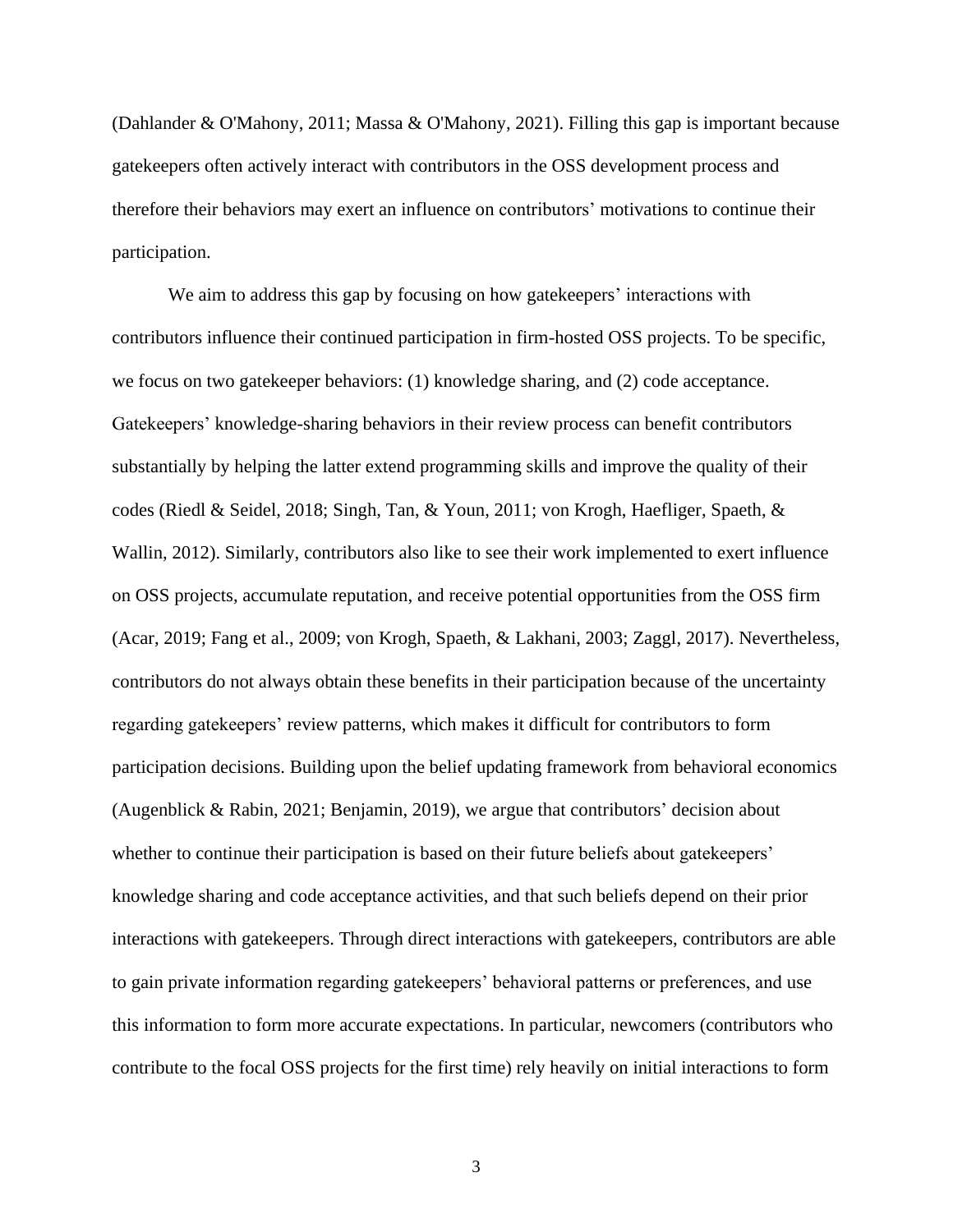future beliefs due to a lack of prior experience. As a result, we expect that both knowledge sharing and code acceptance in initial interactions will have positive effects on newcomers' continued participation in OSS projects. Moreover, we expect that these positive effects will be further shaped by gatekeepers' expertise, and newcomers' organizational affiliation, as gatekeepers with high expertise are more likely to share performance-enhancing knowledge and newcomers who work for the OSS firm may receive limited benefits from code implementation.

To formalize the above arguments, we develop a simple analytical model to unfold contributors' belief updating process and analyze the influence of associated contingency factors. A set of hypotheses are derived from this model and are tested by examining newcomers' participation in Google-owned OSS projects on GitHub. Google, as one of the most influential companies engaging in OSS development, hosts more than two thousand public repositories (OSS projects) on GitHub, granting free access to all users and encouraging contributors to collaborate on its repositories. Google attaches great importance to the interactions between gatekeepers and contributors, and has published a set of engineering practices that guide the behaviors of gatekeepers (see Kammer, Hodges, & Murillo, 2019), helping to open up the black box of the code review process (Sadowski, Söderberg, Church, Sipko, & Bacchelli, 2018). Our data contain detailed information on newcomers' contribution activities (submission of pull requests) in Google-owned repositories, as well as gatekeepers' code implementation decisions (merge) and comments on newcomers' work. Using these data, we find that newcomers who receive knowledge from gatekeepers or whose code is accepted are more likely to continue their participation in the focal OSS projects. These positive effects persist even among newcomers who work for the OSS firm. In addition, the positive influence of gatekeepers' knowledge sharing is stronger if gatekeepers have high expertise. Further, to explore the spillover effects of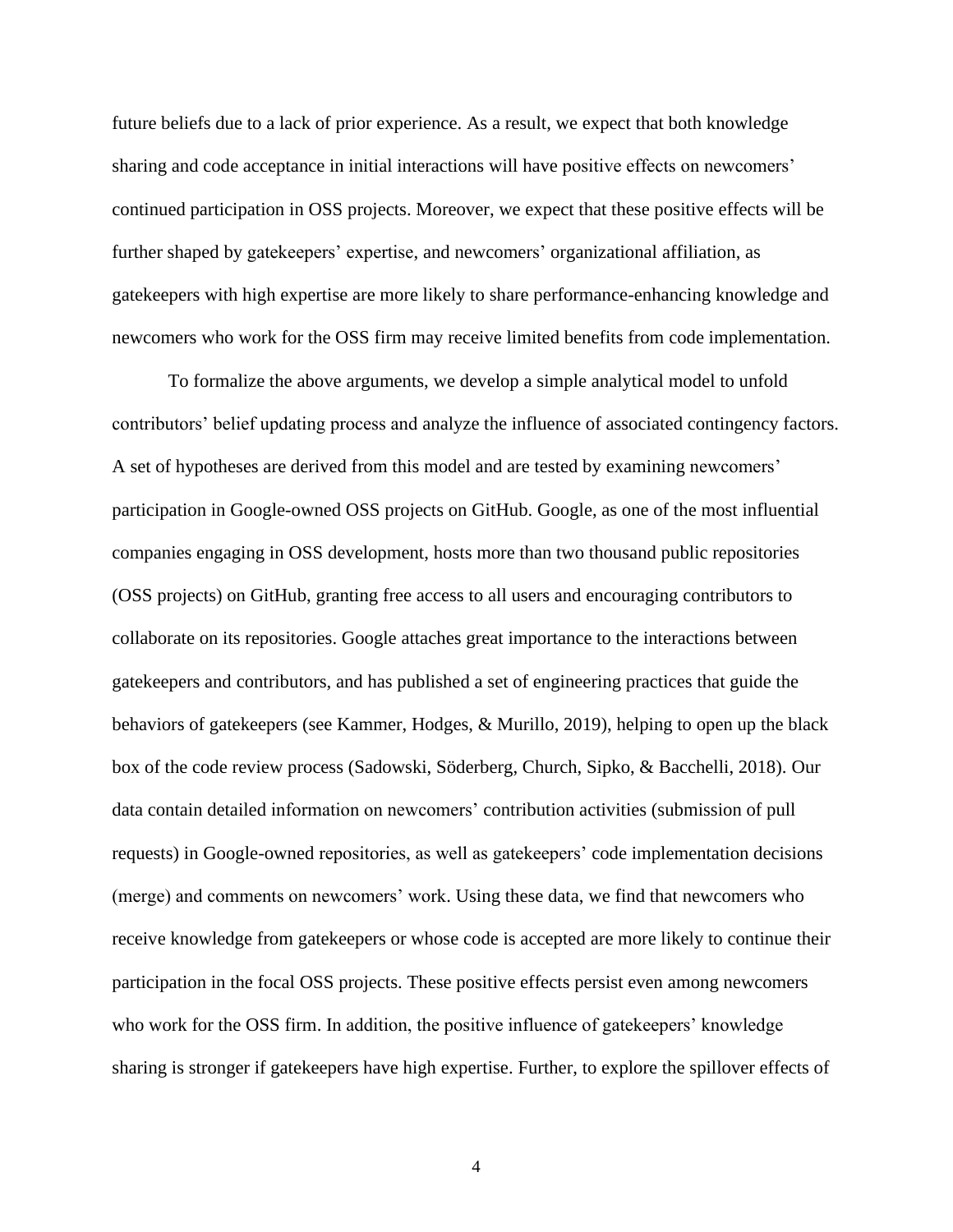gatekeepers' interactions on newcomers' participation in other firm-hosted OSS projects, we also examine whether knowledge sharing and code acceptance motivate newcomers to submit a second pull request to any projects owned by the OSS firm, and find strong evidence of such influence.

Our study makes several contributions to the literature. First, we contribute to research on contributors' participation in firm-hosted OSS projects by focusing sharply on the critical role of gatekeepers, the people representing the OSS firm, which was neglected in prior studies. Second, this study provides a belief-updating perspective on how prior interactions will affect future participation. Third, we also contribute to research and practice on OSS project governance by highlighting the importance for firms to regulate and guide gatekeepers' behaviors in their review process.

#### **THEORY AND HYPOTHESES**

#### **Continued participation, gatekeeper, and belief updating**

Contributors' continued participation plays an important role in the success of firmhosted OSS projects. Given contributors' weak dependence on OSS projects and the absence of direct pecuniary rewards, it is important for OSS firms to provide sufficient incentives to retain existing contributors (Alexy, West, Klapper, & Reitzig, 2017; Chen, Tong, Tang, & Han, 2022). Continued participation differs from initial participation in that contributors will adjust their perceived benefits from participation according to their prior experiences in the OSS development process. Therefore, contributors' willingness to stay in OSS projects depends significantly on factors derived after the initial participation (Karahanna, Straub, & Chervany, 1999; Zhang et al., 2013). Prior studies on OSS projects have examined what mechanisms influence contributors' continued participation by creating links between various motives and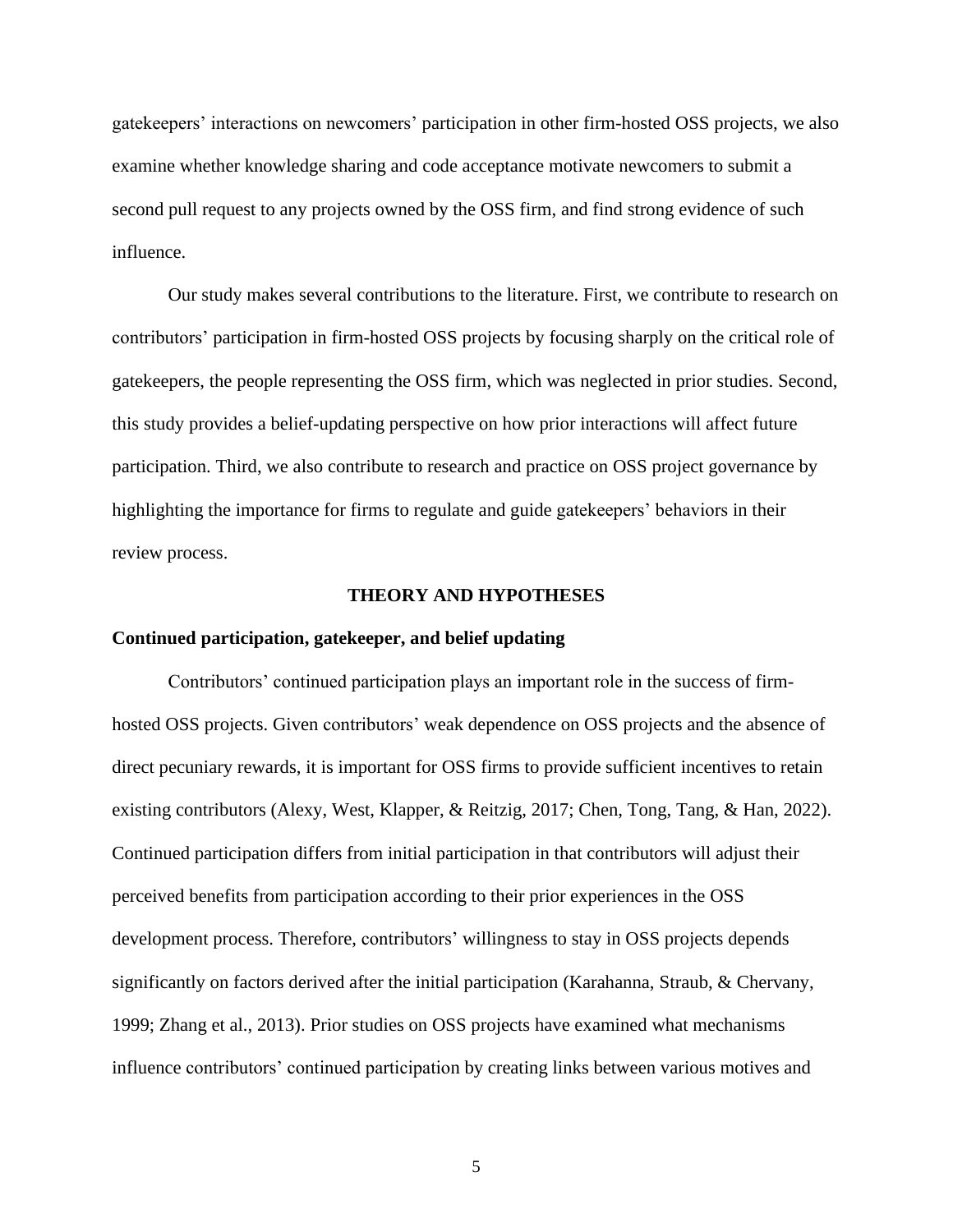contributions. For example, Shah (2006) provided empirical evidence that developers who derived enjoyment from open source contributions were more likely to engage in sustained participation. Spaeth, von Krogh, and He (2015) focused on specific firm attributes and found that firms' credibility and openness enhanced volunteers' intrinsic motivation. In addition, several studies have shown that project quality played a crucial role in promoting contributors' continued participation (Baldwin & Clark, 2006; Ho et al., 2017).

However, research has given limited attention to how gatekeepers' interactions with contributors may affect the latter's continued participation. OSS firms do not unconditionally accept contributions from all voluntary contributors, and rely on firm members to manage OSS projects and filter external information. Gatekeepers of an OSS firm refer to individuals who are responsible for evaluating and monitoring voluntary contributions to firm-hosted OSS projects to ensure the quality of these contributions (Allen & Cohen, 1969; Massa et al., 2021). They are crucial to ensuring the overall code health of firm-hosted OSS projects. Specifically, gatekeepers often actively interact with contributors in the code review process, guide contributors on how to meet the required standards, and decide on whether to accept contributors' work. Such direct interactions provide an important conduit for contributors to garner private benefits such as learning and reputation accumulation (von Hippel & von Krogh, 2003). In addition, through communication with gatekeepers, contributors will form impressions about gatekeepers' attitudes or preferences toward their contributions, which may also exert an impact on contributors' willingness to continue their participation.

The remaining question then is how and to what extent will gatekeepers' activities affect contributors' continued participation. Given our context, it would be helpful to apply a belief updating framework to illustrate how contributors' beliefs about the benefit of OSS participation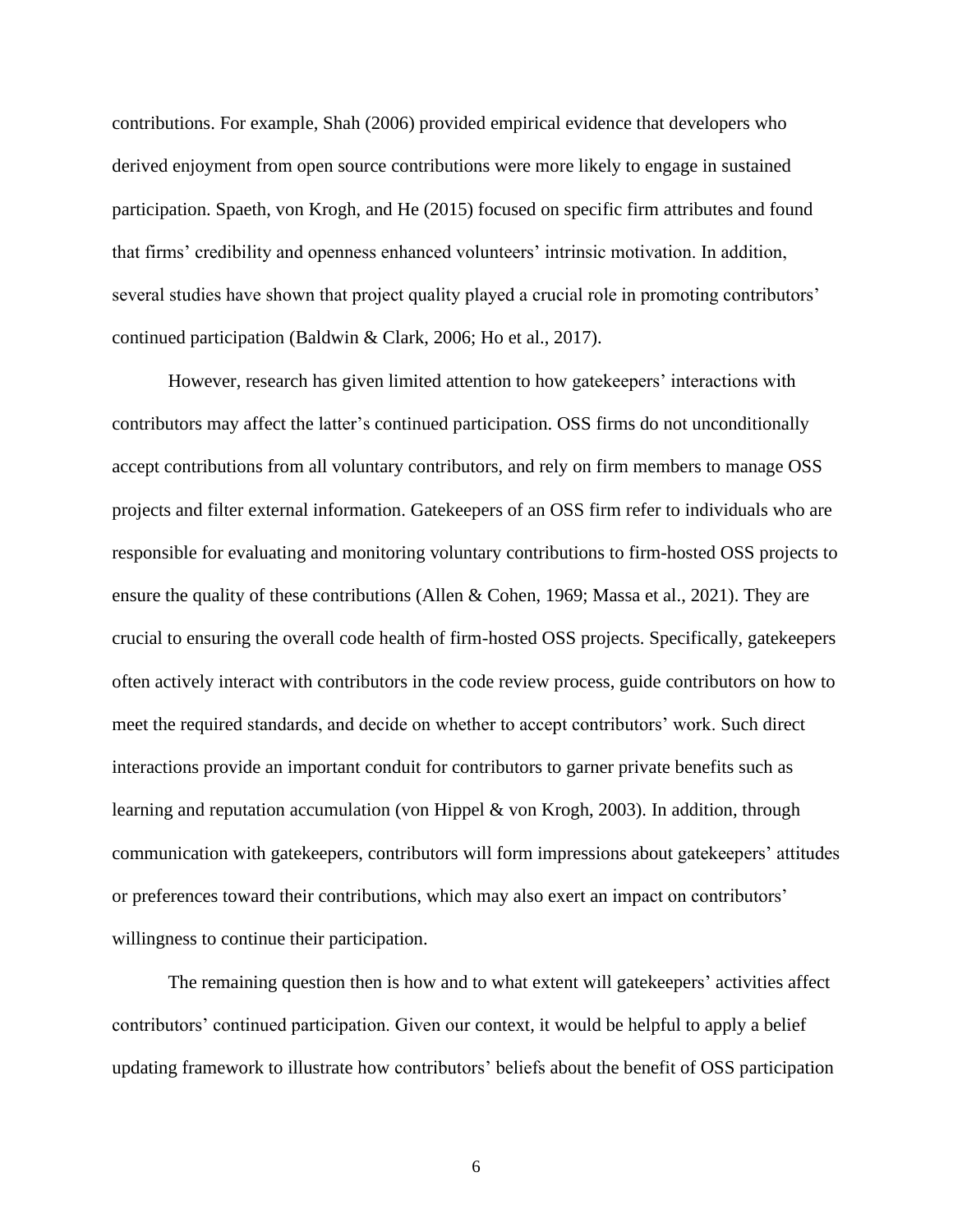will be affected by gatekeepers' activities and how such evolution will influence their future participation. Belief updating is an important field of research in behavioral economics that examines how individuals adjust their expectations in the face of new information (Charness & Levin, 2005; Zimmermann, 2020; Scharfstein & Stein, 1990). The belief updating process generally involves two stages (Ambuehl & Li, 2018). First, individuals update beliefs about the probability of certain events based on new evidence they observe (e.g., by following the Bayes' rule). They then make decisions that yield the highest expected utility conditional on their beliefs (Camerer & Loewenstein, 2011). Such updating process is subjective and depends on individual characteristics. Following this logic, we expect that open source contributors will utilize their experiences in current participation to update their beliefs about the probability of gatekeepers' interactions in the subsequent participation, and will choose to continue to participate only if the expected benefits from gatekeepers' interactions are sufficiently high.

#### **A simple belief updating model**

To formalize the above arguments, we develop a simple analytical model to unfold contributors' belief updating process and analyze the influence of associated contingency factors. We also generate several predictions that underscore the important role of gatekeepers' behaviors in affecting contributors' continued participation.

Consider an open source contributor who has contributed to an OSS project and is deciding whether to continue his participation. The contributor's benefits from participating in the OSS project depend on whether he receives knowledge from the gatekeeper and whether his work is accepted by the gatekeeper. For simplicity, we assume constant costs required to complete his work, and the following equation illustrates the individual utility function:

$$
U_i = \alpha M_i + \beta G_i - C \tag{1}
$$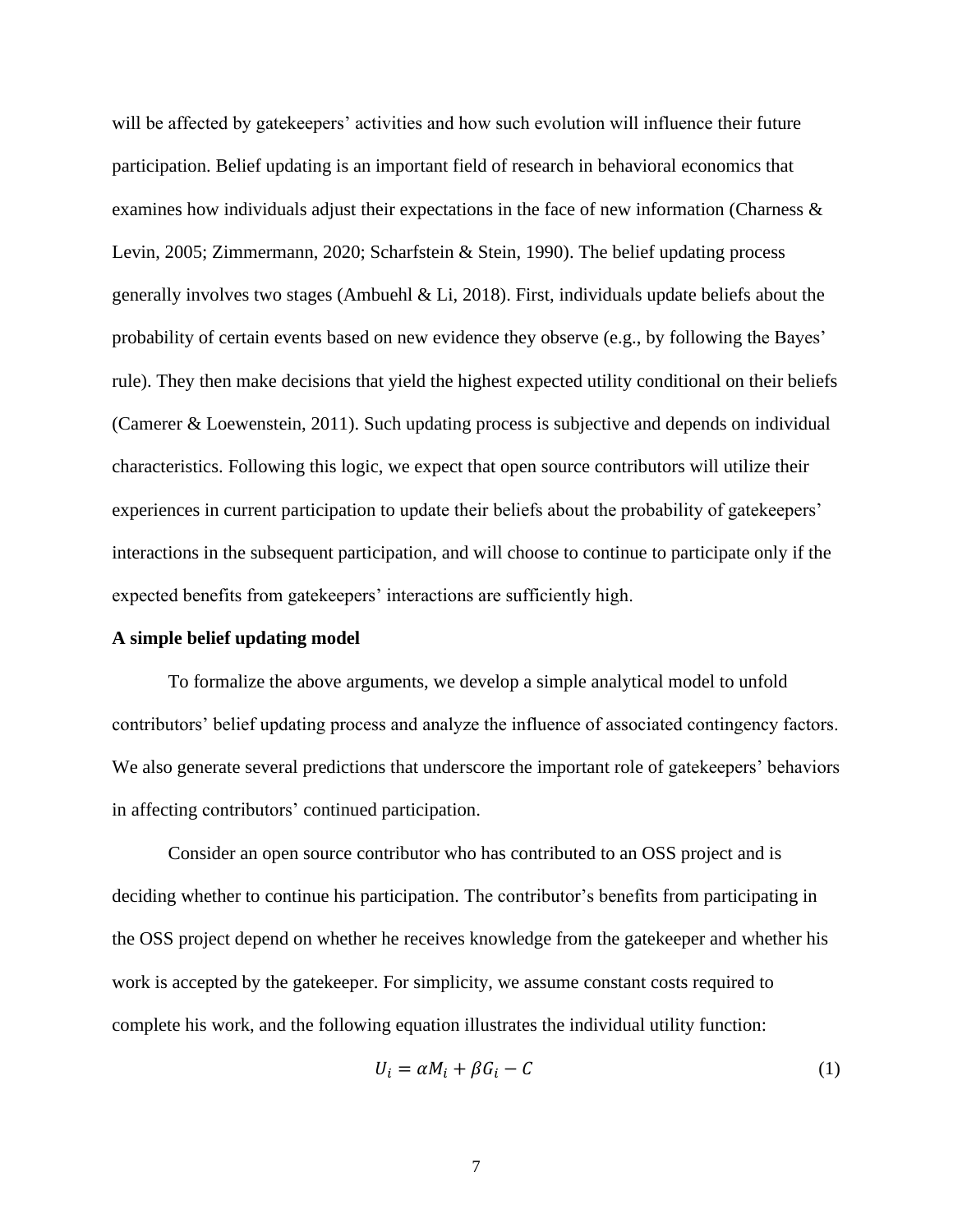where  $M_i$  measures the amount of knowledge received by the contributor,  $G_i$  captures the code acceptance decision of the gatekeeper ( $G_i = 1$  if the code is implemented, and  $G_i = 0$  if the code is rejected), C represents the constant cost,  $\alpha$  and  $\beta$  measure the unit-level utility gained from knowledge sharing and code acceptance.

Next, consider the belief updating process when uncertainty exists about the probability of the gatekeeper's knowledge sharing and code acceptance behaviors in the subsequent participation. Following the work of Lochner (2007), we assume that the contributor's belief depends on his prior experiences of interacting with the gatekeeper, and the belief updating rules for knowledge sharing and code acceptance are:

$$
E(M_i|H_i^t) = g(E(M_i|H_i^{t-1}), M_{it})
$$
\n(2)

$$
P(G_i = 1 | H_i^t) = f(E(M_i | H_i^{t-1}), M_{it}, G_{it})
$$
\n(3)

where  $H_i^t$  represents the information available at date t,  $M_{it}$  and  $G_{it}$  measure the gatekeeper's knowledge sharing and code acceptance behaviors at date t. Note that the expected probability of code acceptance in the continued participation also depends on the gatekeeper's prior knowledge-sharing activities. This is because by receiving knowledge from the gatekeeper, the contributor is more likely to improve code quality in the continued contribution and therefore his code submission is more likely to be accepted. To specify the belief updating process, we rewrite equations (2) and (3) as:

$$
E(M_i|H_i^t) = \frac{a}{a+b}M_{i,t} + \frac{b}{a+b}m_{i,t-1}
$$
\n(4)

$$
P(G_i = 1 | H_i^t) = \frac{c}{c+d} G_{i,t} + \frac{d}{c+d} g_{i,t-1} + em_{i,t}
$$
\n<sup>(5)</sup>

where  $m_{i,t-1}$  and  $g_{i,t-1}$  represent the contributor's prior beliefs about the probability of knowledge sharing and code acceptance at date t-1. Combine equations (4) and (5), and we can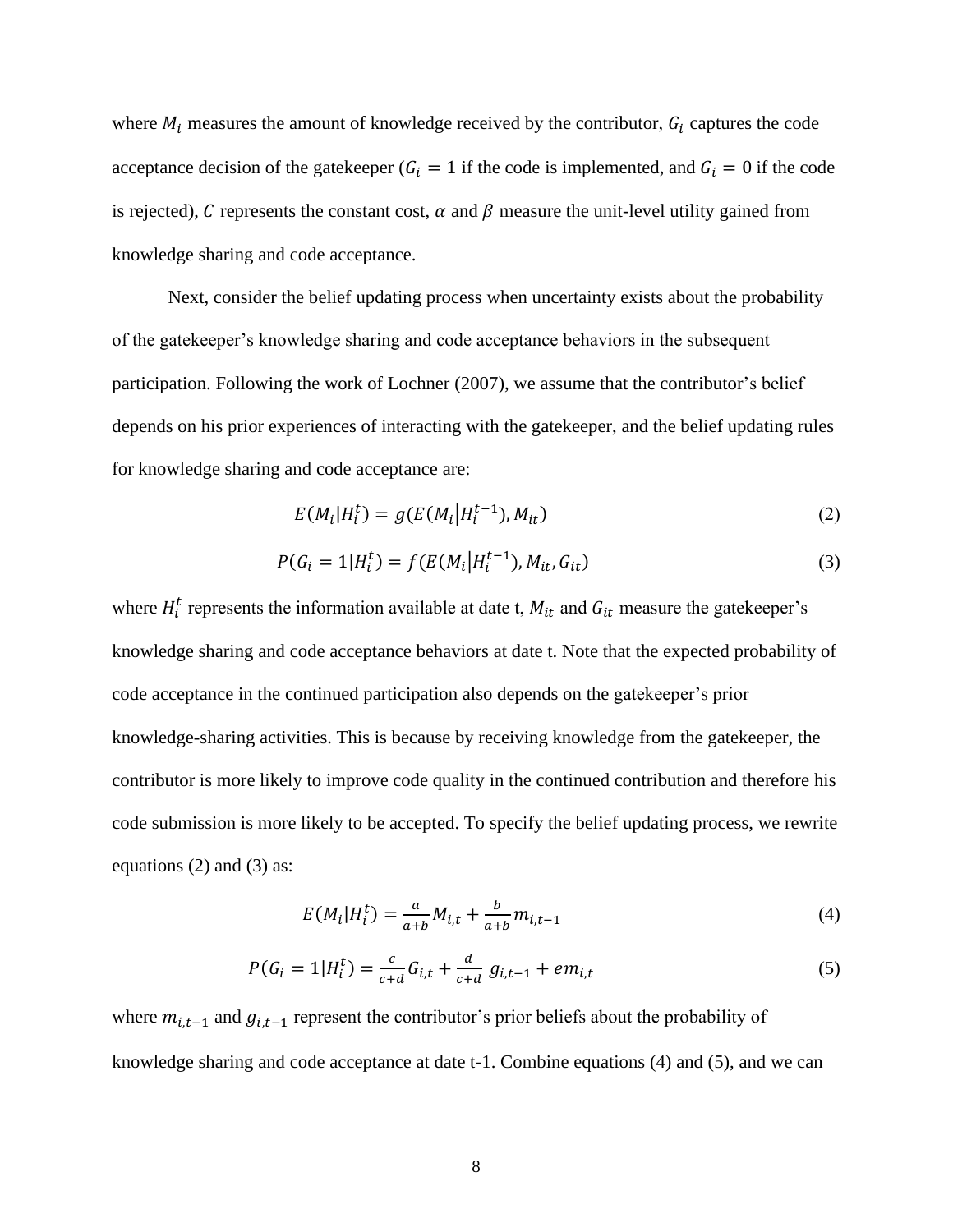derive the expression for the contributor's expected utility in the continued participation as well as the marginal influence of prior knowledge sharing and code acceptance behaviors:

$$
E(U_{it}|H_i^t) = \left(\alpha \frac{a}{a+b} + \beta e\right)M_{i,t} + \alpha \left(\frac{b}{a+b}\right)M_{i,t-1} + \left(\beta \frac{c}{c+d}\right)G_{i,t} + \beta \left(\frac{d}{c+d}\right)G_{i,t-1} - C\tag{6}
$$

$$
\frac{dE(U_{it}|H_i^t)}{dM_{i,t}} = \alpha \frac{a}{a+b} + \beta e \tag{7}
$$

$$
\frac{dE(U_{it}|H_i^t)}{dG_{i,t}} = \beta \frac{c}{c+d}
$$
\n(8)

Equation (7) and (8) have several implications for how gatekeepers influence contributors' continued participation, which we formalize as four propositions below: *Proposition 1: Contributors who receive knowledge from gatekeepers are likely to continue their participation if and are large.*

*Proposition 2: Contributors whose work is accepted by gatekeepers are likely to continue their participation if*  $\beta$  *and c are large.* 

*Proposition 3: The influence of gatekeepers' knowledge sharing on contributors' continued participation will be moderated if the received knowledge has only a minor influence in increasing the probability of code acceptance (when e is small).*

*Proposition 4: If contributors care less about whether their work is accepted (when*  $\beta$  *is small), then the influence of gatekeepers' knowledge sharing on contributors' continued participation will also be moderated.*

Proposition 1 and Proposition 2 show that gatekeepers' behaviors will positively influence contributors' continued participation if contributors can garner benefits from these behaviors and if contributors rely heavily on their latest experiences to predict gatekeepers' behaviors in the continued participation. Proposition 3 suggests that sharing knowledge that cannot significantly help contributors to achieve better performance in the OSS projects are less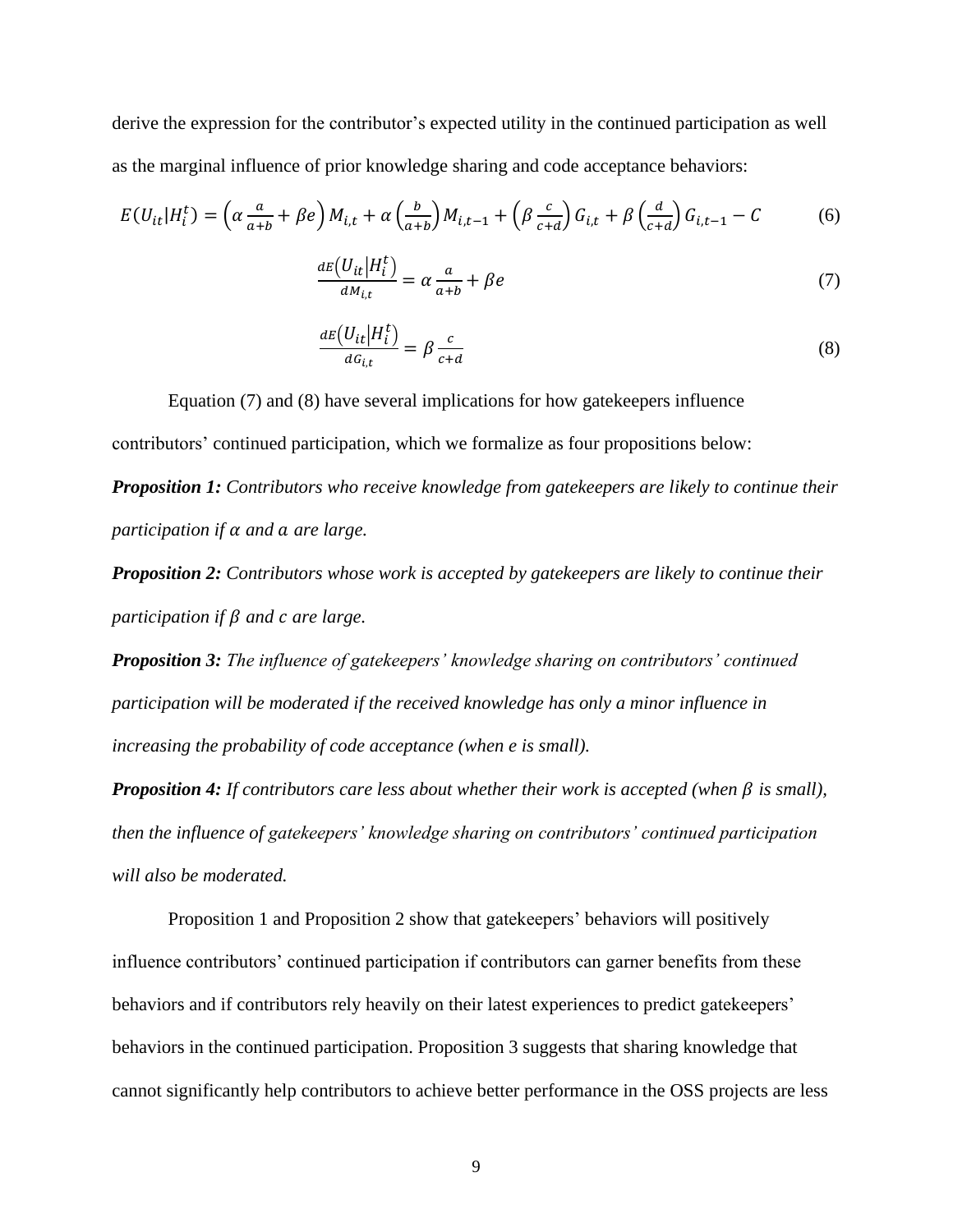likely to motivate continued participation, since contributors may not be able to obtain the benefits of code acceptance. Proposition 4 shows that if contributors are less sensitive to whether their work is accepted, then their needs for receiving performance-enhancing knowledge will also decline, since their expected utility will not increase significantly even if their code is accepted.

#### **Hypotheses**

As mentioned above, prior studies have provided evidence that open source contributors enjoy the benefits of knowledge sharing and code acceptance (von Krogh et al., 2012; von Hippel et al., 2003). In addition, we expect newcomers to depend heavily on initial interactions to predict gatekeepers' behavior patterns in the continued participation. Unlike established contributors who have made multiple contributions in the OSS projects and have obtained sufficient private information regarding gatekeepers' preferences, newcomers generally have limited information to form accurate expectations before the first contribution (Morrison, 1993), and therefore rely more on initial interactions to gather information and update their beliefs. Based on these arguments and Propositions 1 and 2, we have the following hypotheses:

*Hypothesis 1: Newcomers who receive knowledge from gatekeepers are more likely to continue their participation.*

*Hypothesis 2: Newcomers whose work is accepted by gatekeepers are more likely to continue their participation.*

Proposition 3 suggests that the influence of knowledge sharing on newcomers' continued participation will be moderated if the knowledge cannot help improve newcomers' subsequent performance in the OSS projects. Following this, we expect that gatekeepers' expertise will influence the effect of their knowledge sharing on newcomers' continued participation, since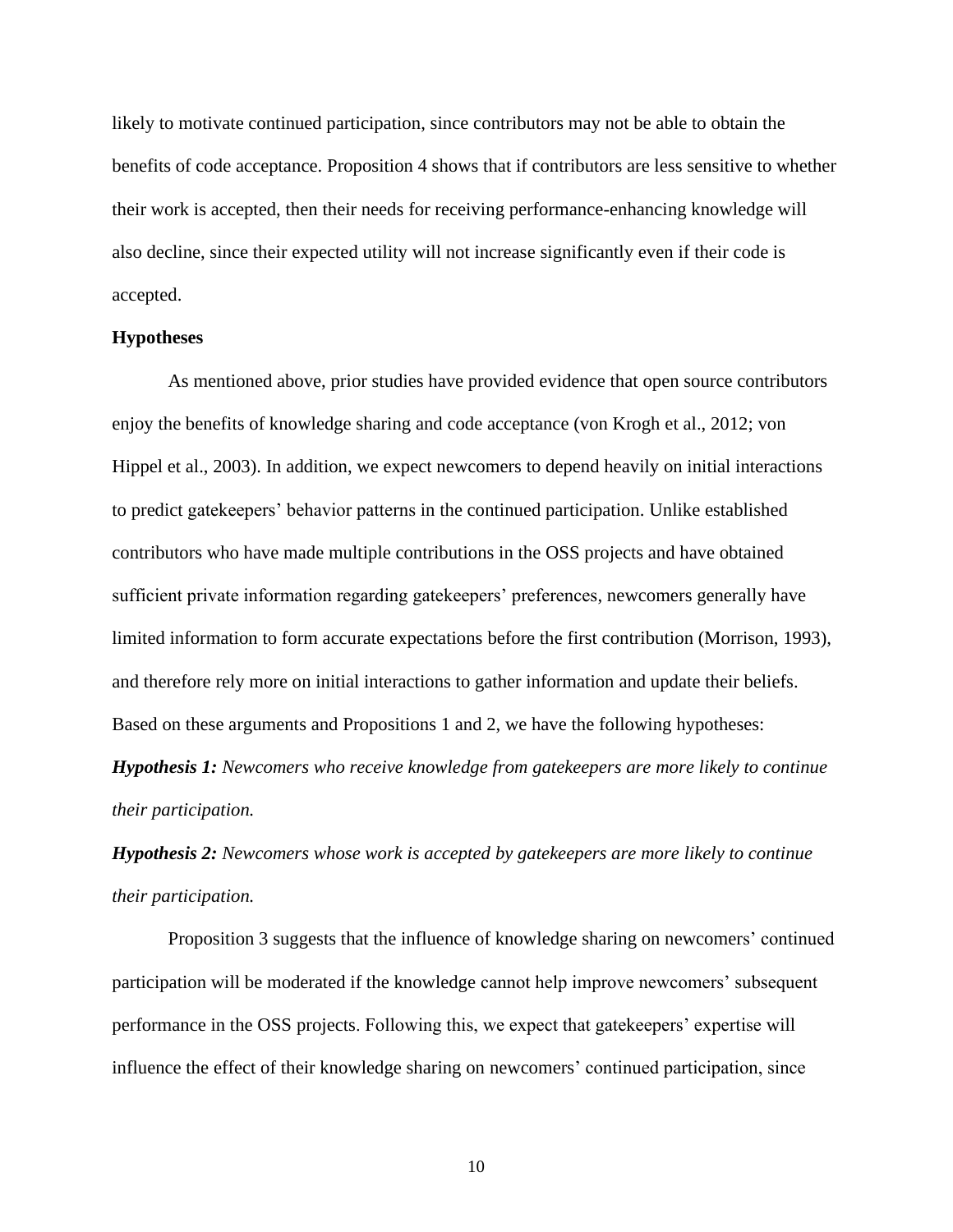experts are more likely to share high-quality knowledge that helps improve newcomers' subsequent performance (Kim & Viswanathan, 2019). In addition, equation (8) shows that providing performance-enhancing knowledge will not affect how prior code acceptance helps predict future code acceptance patterns, so we have:

*Hypothesis 3a: The influence of gatekeepers' knowledge sharing on newcomers' continued participation is stronger if gatekeepers have high expertise.*

*Hypothesis 3b: The influence of gatekeepers' code acceptance on newcomers' continued participation does not depend on gatekeepers' expertise.*

In a similar vein, we expect newcomers' affiliations with the OSS firm will affect their perceived benefits from code acceptance, since everything else constant, newcomers who already work for the firm have more limited motivations to signal their quality or are less likely to receive job opportunities from the firm. Based on Proposition 2 and Proposition 4, we have the following hypotheses:

*Hypothesis 4a: If newcomers work for the OSS firm, then the influence of gatekeepers' knowledge sharing on newcomers' continued participation will be moderated.*

*Hypothesis 4b: If newcomers work for the OSS firm, then the influence of gatekeepers' code acceptance on newcomers' continued participation will be moderated.*

#### **DATA AND METHODS**

#### **Context**

We focus on Google-owned OSS projects on GitHub. GitHub, as the world's largest OSS development platform, hosts more than 28 million public repositories (OSS projects) and 3 million organization users. An organization user on GitHub usually owns several public repositories, with each repository maintained by a group of organization members (maintainers).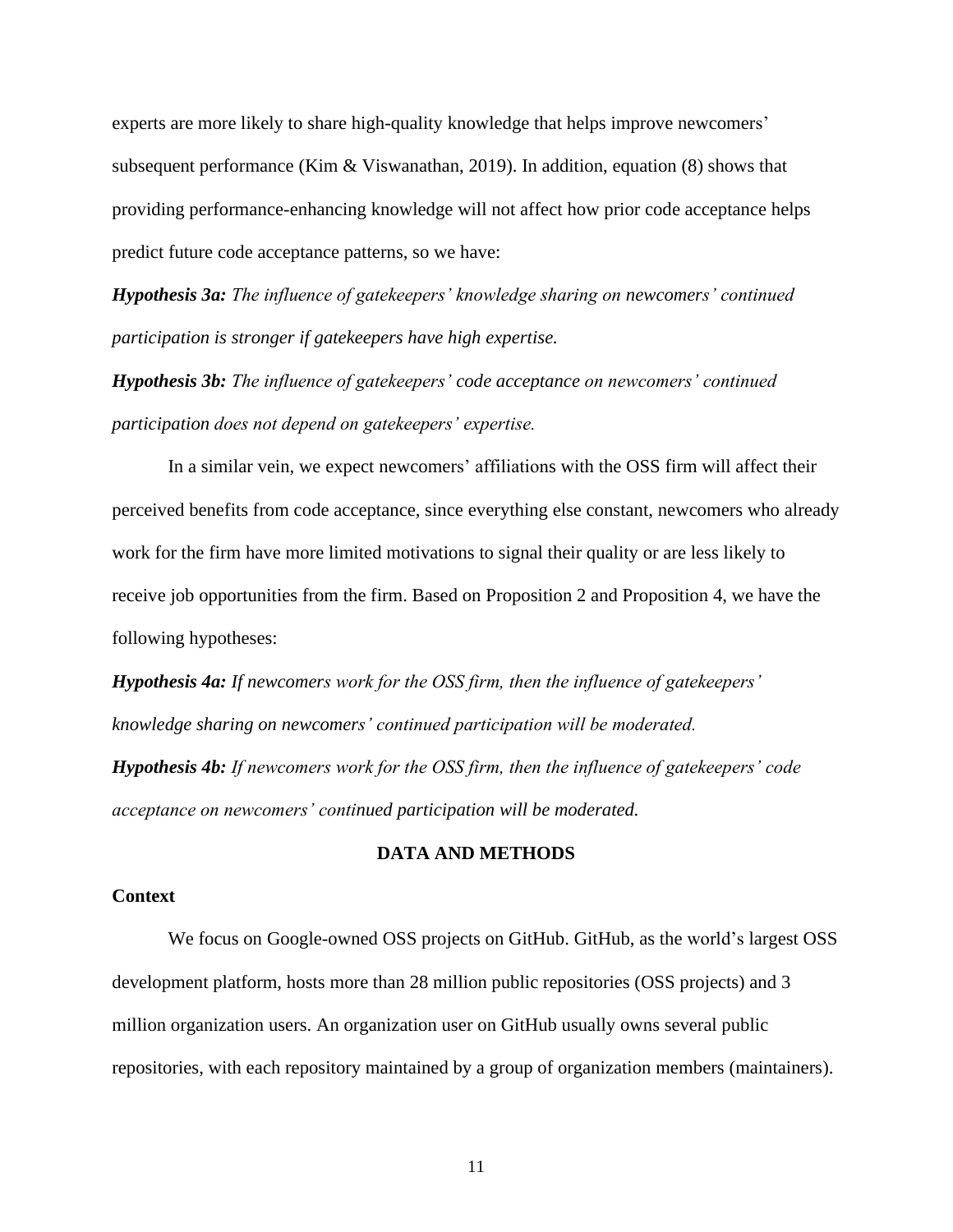Contributors can make contributions to organizations' repositories by copying the focal repositories into their accounts (fork), making changes to the code, and then submitting these changes to the repository (pull request). One or several repository maintainers will then be assigned to review contributors' pull requests, leave comments to contributors, and decide whether to accept their work (by merging the pull request or rejecting it). If the code is accepted, a "commit" will be created and added to the repository. In this study, we focus specifically on repositories owned by Google, because 1) Google is one of the most active firm users on GitHub and thus provides a sufficiently large sample for analyzing interactions between gatekeepers and contributors; and 2) Google has published engineering practices that guide the behaviors of gatekeepers (Kammer et al., 2019), which can help us to open the black box of the code review process and generate appropriate variables.

#### **Sample construction**

We utilized GitHub's Pull Request API to obtain information on contributors' participation in Google's public repositories. First, to construct the base sample, we collected data on all pull requests submitted to Google's public repositories. Second, since we are only interested in newcomers who rely on initial participation to form their beliefs, we need to exclude repository maintainers who contribute to their repositories, because repository maintainers can easily gather information regarding their team members. To do so, we dropped contributors who initially sent pull requests to repositories in which they have previously reviewed at least one pull request. In addition, since repository maintainers can also directly make code changes in their repositories without initiating a pull request, we dropped contributors who initially sent pull requests to repositories in which they have previously made at least one commit. Third, some newcomers' initial pull requests were reviewed by more than one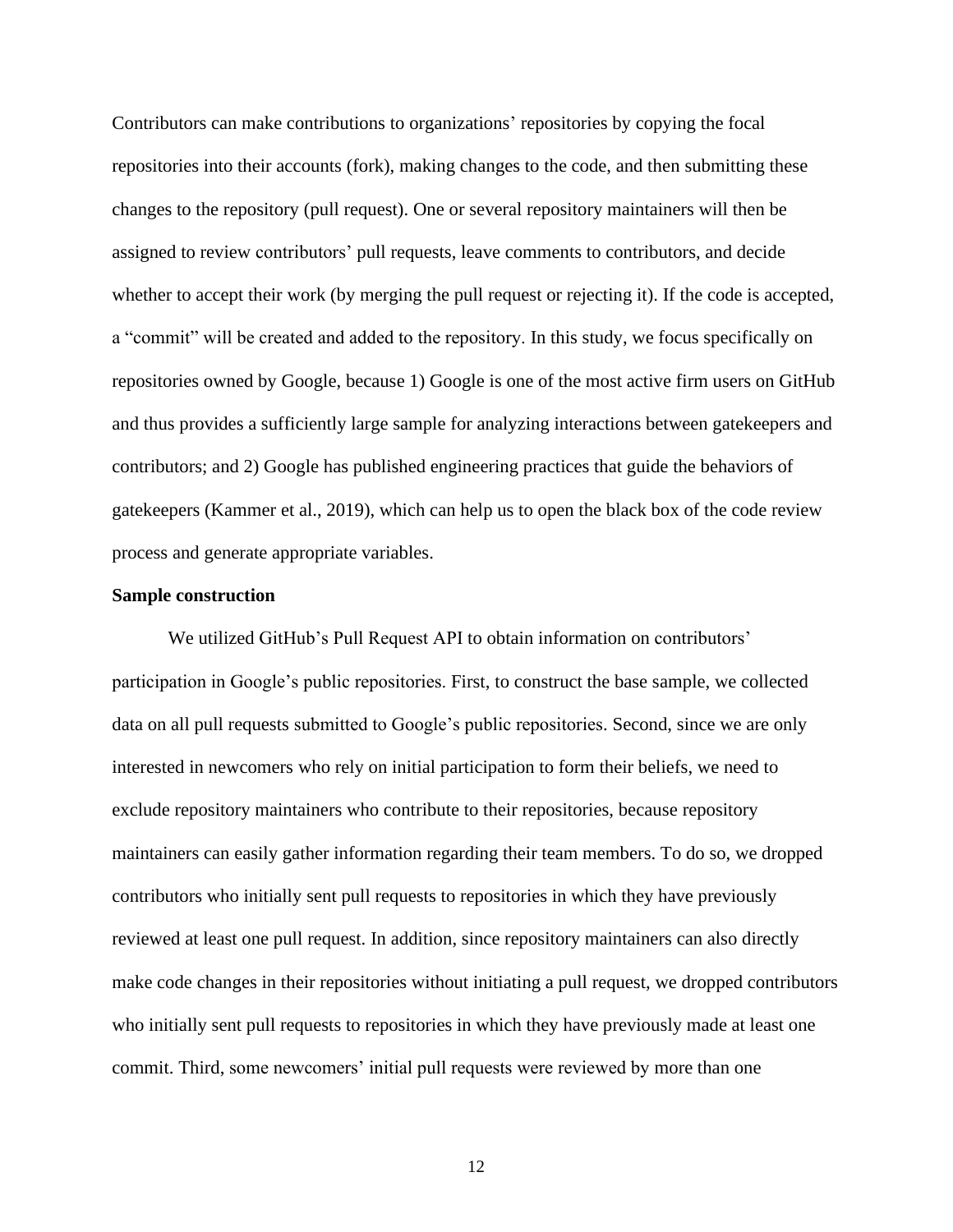repository maintainer, and we excluded them in our analysis because it is difficult to identify the influence of each repository maintainer. Forth, we noticed that several newcomers submitted their second pull requests to the repositories immediately after their initial pull requests (within 24 hours), and we excluded these newcomers because their continued participation may result from contributors' tendency to split a large pull request into several small ones. Consequently, the sample consisted of 10,639 newcomers and 1,266 gatekeepers.

#### **Dependent variable**

*Continued participation*. The dependent variable measured whether a newcomer submitted a second pull request to the focal repository. This was coded as a binary variable that took the value of 1 if the newcomer submitted a second pull request following his initial contribution.

#### **Explanatory variables**

*Knowledge sharing.* Gatekeepers can communicate and share knowledge with newcomers by leaving comments in the review process. Following prior work on knowledge sharing, we define knowledge-sharing comments as comments that provide information, opinions, or suggestions regarding newcomers' performance (Bartol & Srivastava, 2002). To identify such comments, we utilized a text analysis approach called dialogue act (DA) classification (Kim, Cavedon, & Baldwin, 2010), which classifies an utterance with respect to the function it serves in a dialogue. Specifically, for each sentence in gatekeepers' comments, we used a deep learning DA classifier to assign a label to the sentence to describe the function it served (see Table 1 for examples of labeled utterances). After evaluating the classification outcomes, we kept sentences labeled "Statement-opinion" since these sentences were likely to provide information or suggestions to newcomers. In addition, we created a word list containing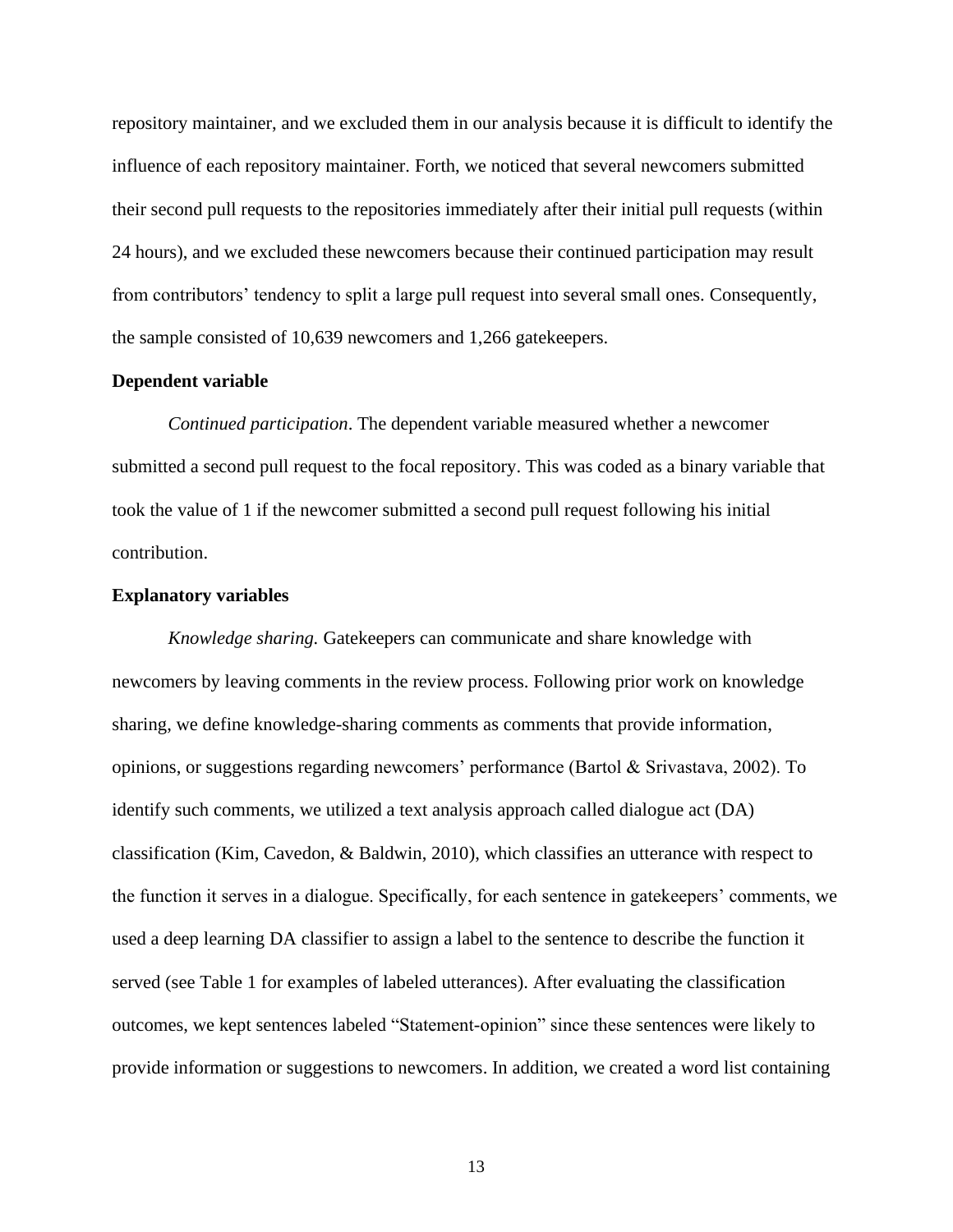suggestive phrases that may be related to knowledge sharing, and performed a keyword matching to target other sentences. To achieve satisfactory accuracy, we followed an iterative process: each time we randomly selected 500 knowledge-sharing sentences and hired two coders to independently label these sentences. A sentence was deemed correctly classified if both coders labeled it as "knowledge sharing", and the keyword matching method was repeatedly adjusted until the accuracy rate was above 70%. Knowledge sharing was thus computed as the total number of these sentences.

*Code acceptance.* Code acceptance was coded as a binary variable that took the value of 1 if the pull request was accepted.

*Newcomer affiliation.* Newcomer affiliation was coded as a binary variable that took the value of 1 if the newcomer was a Google employee.

*Gatekeeper expertise*. We computed a gatekeeper's expertise by calculating the total number of forks received by the gatekeeper.

#### **Control variables**

We included several control variables that might affect newcomers' motivations to continue their participation. Prior research has suggested that contributors' interactions with the community will affect their willingness to continue their participation (Fang et al., 2009). As a result, we controlled for newcomers' activities within the community, including the cumulative number of repos owned by newcomers in each month (*Newcomer Repo*) and the cumulative number of stars given by newcomers in each month (*Newcomer Star Given*). We also controlled for the number of months between newcomers' joined date and their initial participation in Google-owned repositories (*Newcomer Age*). At the pull request level, we incorporated several control variables for newcomers' effort level, since newcomers' investment in the initial pull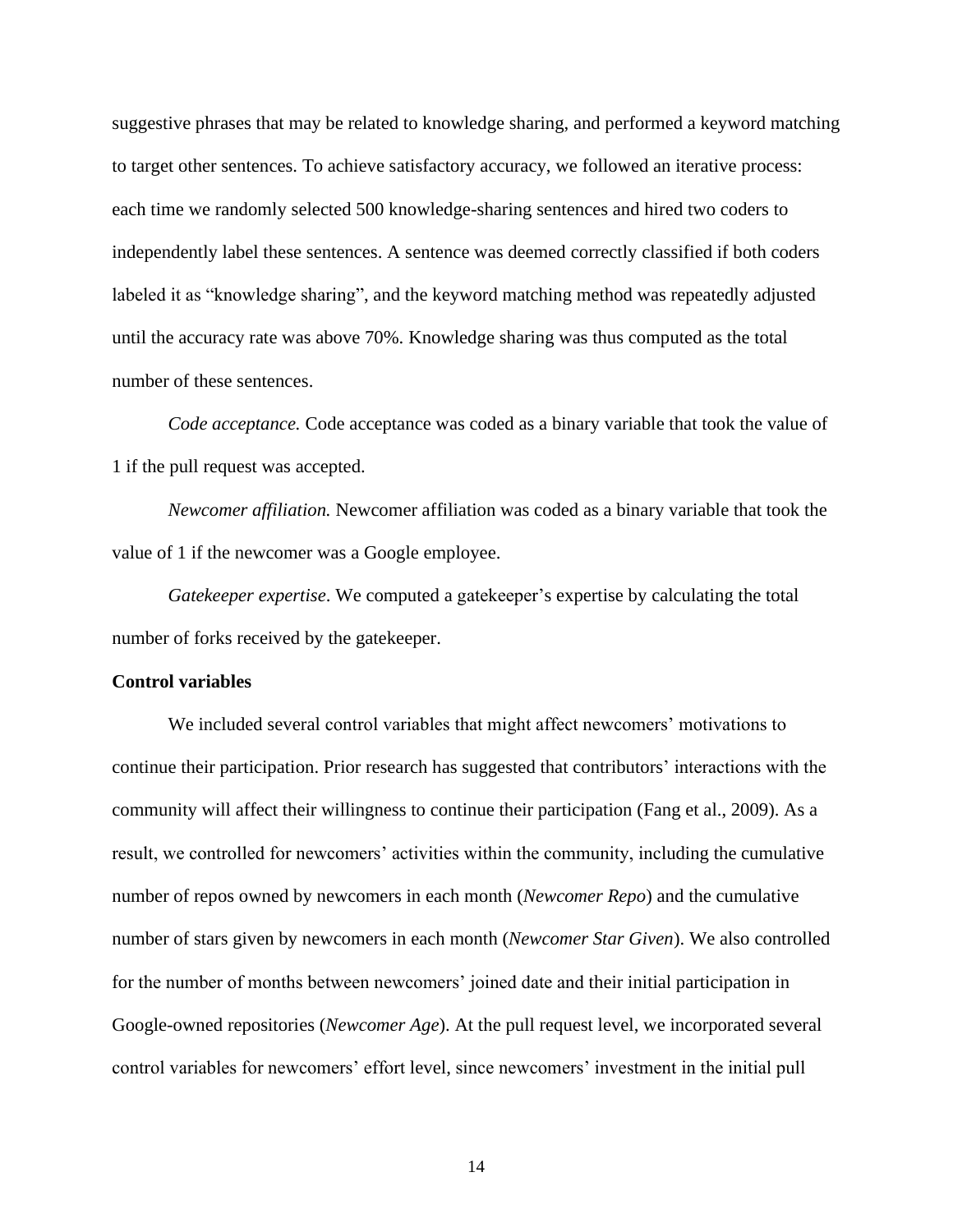request may affect their willingness toward continued participation. Specifically, we included the number of words in each pull request's description (*Description Length*), the number of commits made in pull requests (*Pull Request Commit*), as well as the average row number of code changes in each pull request' commits (*Code Change*). We also accounted for the number of days required to complete a pull request (*Review Time*) and the number of comments given by other contributors (*External Comment*). In addition, at the gatekeeper level, we measured gatekeepers' review history (*Gatekeeper Experience*) by computing the number of pull requests reviewed by a gatekeeper before newcomers' initial participation. We also created a dummy variable to control for whether gatekeepers have directly edited newcomers' pull requests (*Direct Edit*), since newcomers who receive direct edits from gatekeepers may be motivated to continue their participation. Lastly, we controlled for repository level variables by including the monthly cumulative number of forks received by the repository (*Repo Fork Received*), the monthly cumulative number of pull requests submitted to the repository (*Repo Pull Request Received*), as well as the number of months between the repository's creation date and newcomers' initial participation (*Repo Age*).

#### **Estimation**

We employed the Cox proportional hazard model with time-varying covariates to estimate newcomers' continued participation. However, our analysis may be subject to endogeneity issues, since 1) unobserved quality regarding the pull request may influence both gatekeepers' willingness to share knowledge as well as gatekeepers' code acceptance decision; and 2) there may exist a correlation between gatekeepers' knowledge sharing and code acceptance behaviors. To address these concerns, we utilized an instrumental-variable method based on gatekeepers' review habits, which is in keeping with the approach used in Hegde,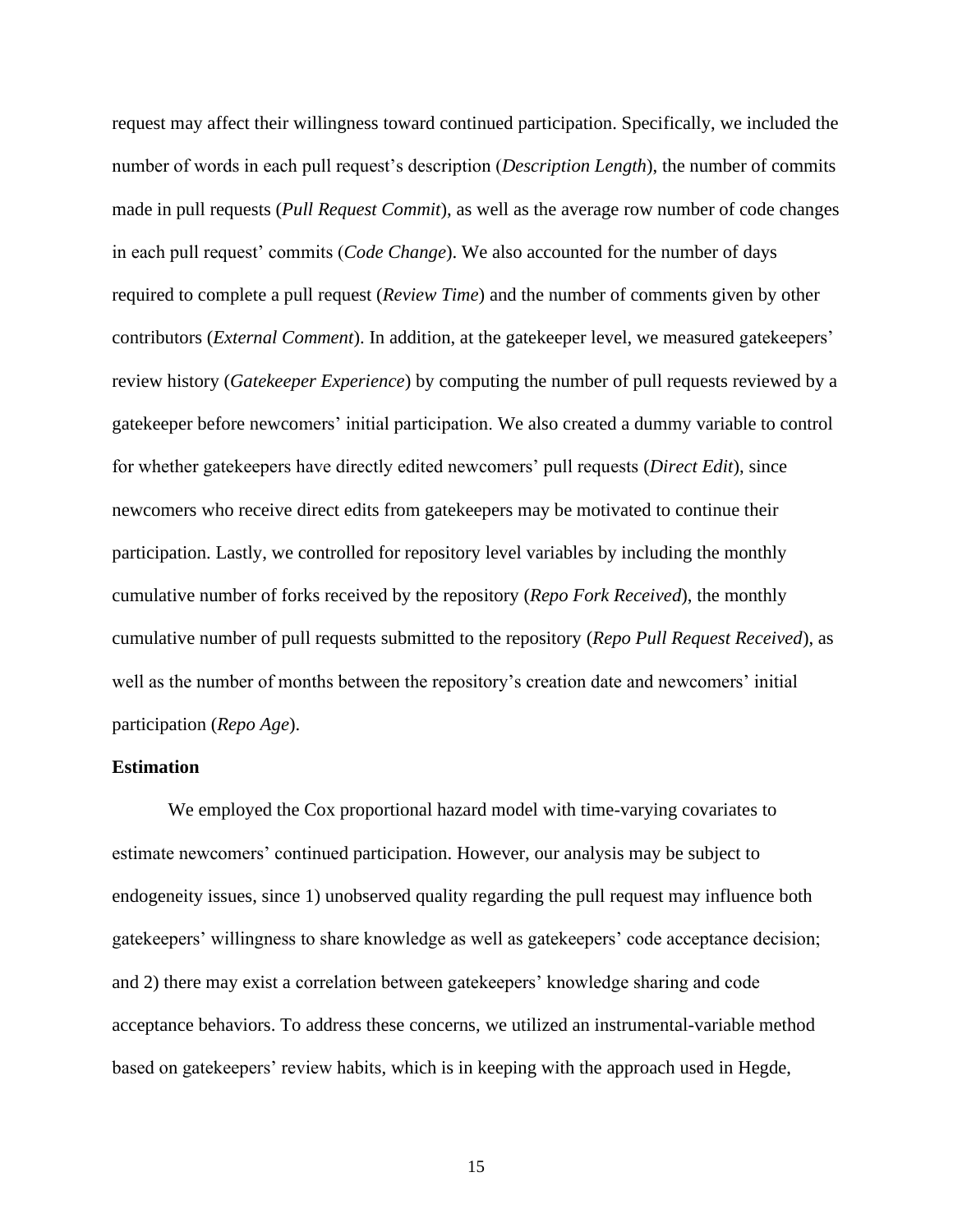Ljungqvist, and Raj (2021). Specifically, we measured a gatekeeper's knowledge sharing habit using the average number of knowledge sharing comments in pull requests previously reviewed by the gatekeeper, and measured gatekeeping leniency using the average acceptance rate in pull requests previously reviewed by the gatekeeper. We then used the two-stage residual inclusion (TSRI) model to include our instrumental variables in the regression, since the TSRI model is generally statistically consistent in the class of nonlinear models (Terza, Basu, & Rathouz, 2008). We first regressed the endogenous variables (*Knowledge Sharing* and *Code Acceptance*) on the two instrumental variables, and then used the residuals from the first stage regressions as additional controls in our cox regression.

There exist two main challenges to our IV approach: 1) these two instrumental variables should be independently related to each other; and 2) the assignment of newcomers' pull requests to gatekeepers with various knowledge sharing habits and gatekeeping leniency needs to be random. To overcome the first challenge, we plotted the distribution of knowledge sharing habit and gatekeeping leniency in Figure 1, and found a low correlation between these two variables. We also performed an OLS regression between the instrumental variables and the slope coefficient is insignificant ( $p=0.169$ ), which indicates the independence between a gatekeeper's knowledge sharing habit and gatekeeping leniency.

----------Insert Figure 1 about here----------

Regarding the assignment of newcomers' pull requests, we argue that such assignment is likely to be at least semi-random, because 1) each repository has on average more than 4 gatekeepers, making it difficult for newcomers to target a particular gatekeeper; and 2) GitHub enables automatic assignment of gatekeepers based on gatekeepers' workload and availability. To further ensure the appropriateness of our IV approach, we excluded newcomers whose pull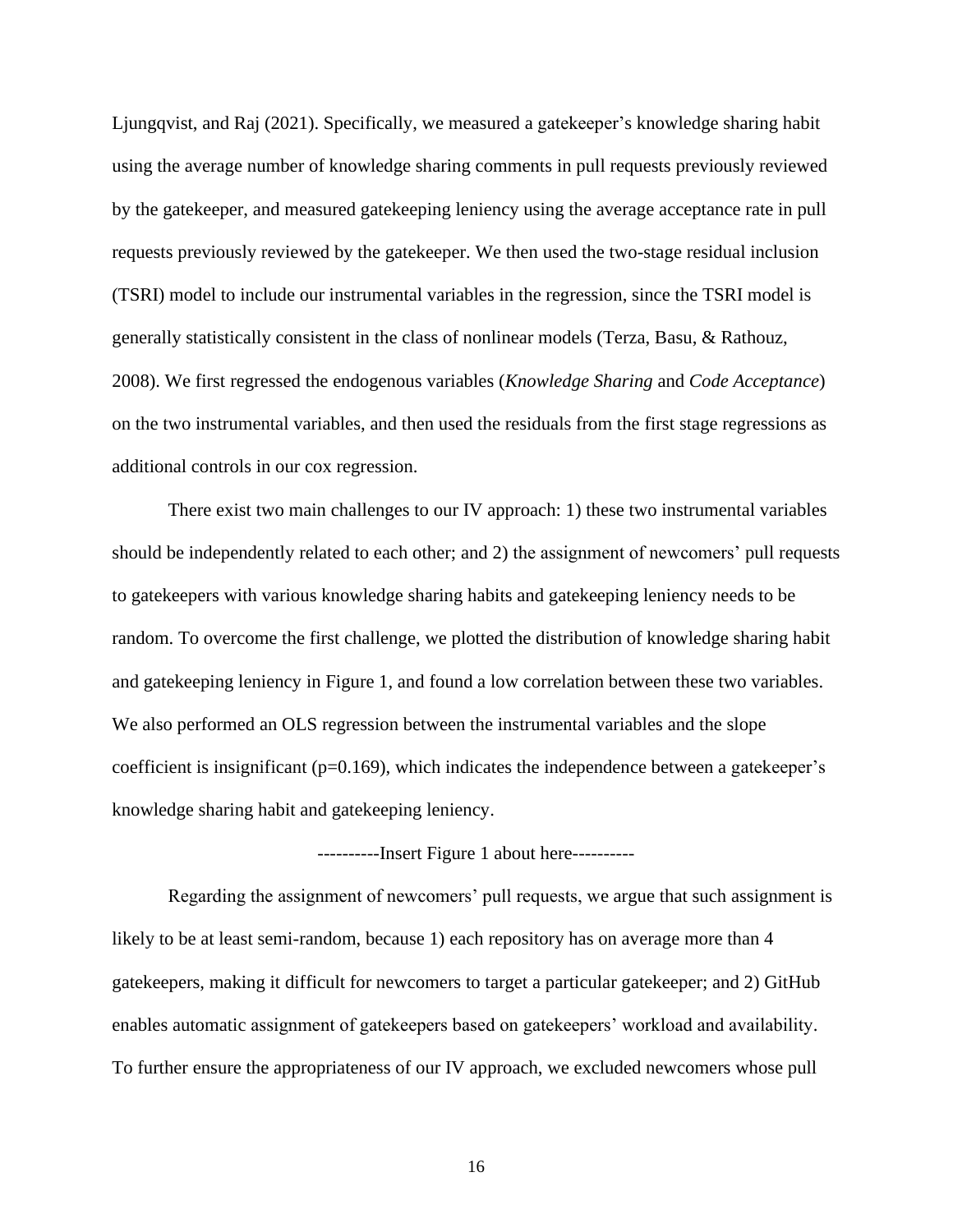requests were assigned to gatekeepers with fewer than 10 prior reviews. We also excluded newcomers who initially participated in repositories with fewer than 2 gatekeepers, and were left with a sample of 9,271 newcomers. In addition, we implemented a validation test (Righi  $\&$ Simcoe, 2019) to examine the random assignment assumption. This test suggests that the coefficients for the instrumental variables in the first stage regressions should be invariant to the characteristics of newcomer, pull request, repository, and gatekeeper, and therefore including more controls should not significantly affect these coefficients. To conduct this test, we included all newcomer level, pull request level, repository level, and gatekeeper level controls that emerge before the pull request assignment in the first stage regressions (Table 2). The results in Table 2 suggest that the instrumental variables are strong in predicting gatekeepers' knowledge sharing and code acceptance activities. In addition, the coefficients for the instrumental variables do not change significantly after adding more controls, which indicates that both instruments pass the validation test (Hedge et al., 2021).

----------Insert Table 2 about here----------

#### **RESULTS**

Table 3 provides descriptive statistics and correlation coefficients for all variables. To test for multicollinearity, we also checked the variance inflation factor (VIF) for each variable. All VIF values were well below the threshold of 10 (ranging from 1.00 to 3.64), suggesting no multicollinearity in our regression analysis.

----------Insert Table 3 about here----------

The results of our main analysis are presented in Table 4. Column 1 is the baseline Cox regression model. Column 2 includes all newcomer level, pull request level, repository level and gatekeeper level controls. Column 3 is the Cox regression model using the TSRI method, and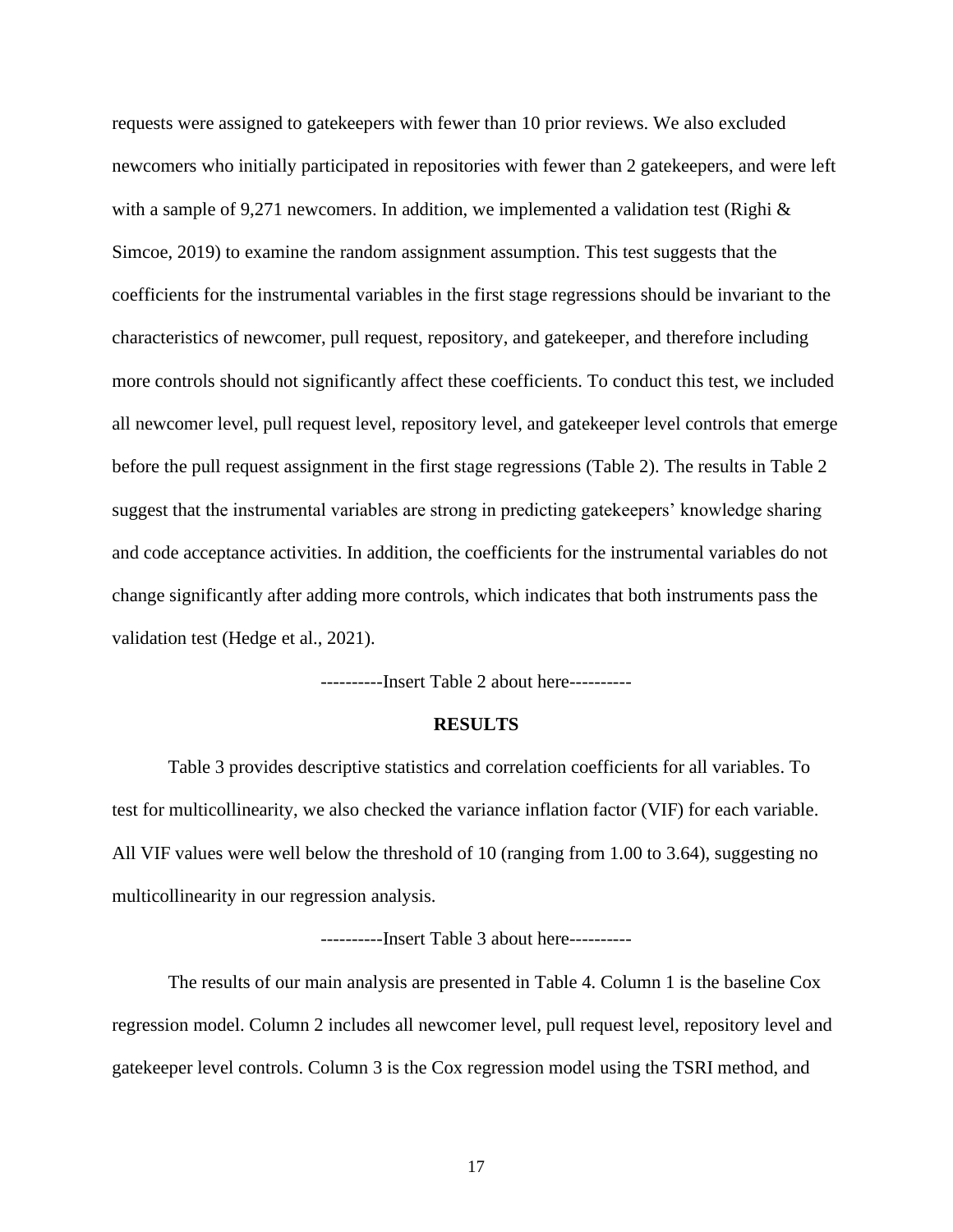column 4 is the adjusted Cox regression model with controls. These results support H1 and H2, which predict that knowledge sharing and code acceptance will positively influence newcomers' continued contribution. The coefficients of *Knowledge Sharing* and *Code Acceptance* are positive and significant in all models ( $p<0.005$ ), which highlights the important role of gatekeepers in affecting newcomers' willingness to stay in the OSS projects.

----------Insert Table 4 about here----------

H3a proposes that the influence of gatekeepers' knowledge sharing on newcomers' continued participation will be magnified if gatekeepers have high expertise. This hypothesis is supported given the positive coefficients  $(p<0.05)$  on the interaction terms between knowledge sharing and gatekeepers' expertise in column 1 and column 2. These effects become more significant (p<0.005) after the inclusion of TSRI residuals in column 3 and column 4. Similarly, H3b is also supported since we do not observe significant coefficients on the interaction terms between code acceptance and gatekeepers' expertise in any of the models.

H4a and H4b suggest that both gatekeepers' knowledge sharing and code acceptance will have weaker influences on newcomers' continued participation if the newcomers work for the OSS firm. Although the coefficients on the interaction terms (*Knowledge sharing × Newcomer affiliation*) and (*Code acceptance × Newcomer affiliation*) are negative, they are statistically insignificant ( $p > 0.10$ ), and therefore H4a and H4b are not supported. These findings have two main implications: 1) Newcomers who work for the OSS firm can also garner private benefits from gatekeepers' knowledge sharing and code implementation (perhaps because they want to exert influence on the OSS projects); and 2) Newcomers who work for the OSS firm may not have extra private information about the projects they initially participate in if they are not the maintainers of these projects, and they also rely on gatekeepers' activities to form future beliefs.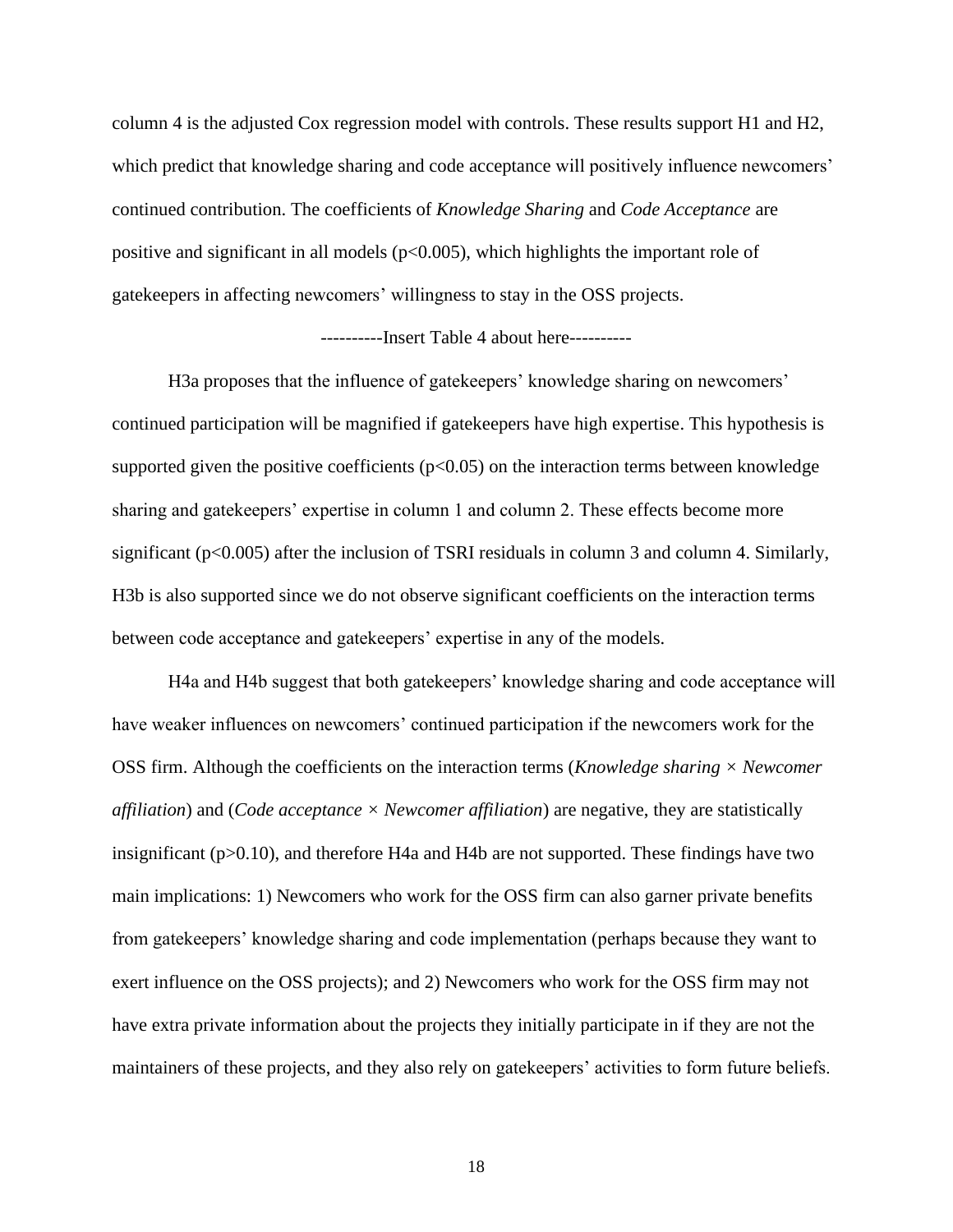#### **Supplementary analysis and robustness test**

#### **Supplementary analysis**

The above results have suggested that gatekeepers' knowledge sharing and code acceptance behaviors have positive effects on newcomers' motivations to continue their participation in the same OSS project. Another important question is whether gatekeepers' behaviors will affect newcomers' overall beliefs on the OSS projects owned by the firm, instead of just the project they initially participate in. To explore such effects, we conducted a supplementary analysis by redefining the dependent variable as a dummy that takes the value of 1 if the newcomer submits a second pull request to any OSS projects owned by the firm following his initial contribution. The results in Table 5 suggest that both gatekeepers' knowledge sharing and code acceptance behaviors positively affect newcomers' continued participation in projects owned by the OSS firm, as shown by the positive coefficients  $(p<0.005)$ on *Knowledge Sharing* and *Code Acceptance* in all models. This indicates that newcomers rely on their initial participation experiences to form expectations about other OSS projects owned by the firm as well. In addition, the negative and significant interaction terms (*Knowledge sharing × Newcomer affiliation*) and (*Code acceptance × Newcomer affiliation*) suggest that newcomers who work for the OSS firm rely less on their initial participation experiences to make continued participation decisions in firm-hosted OSS projects. This can make intuitive sense because employee newcomers can get access to private information about at least some of the firm-hosted OSS projects (e.g., offline interactions with the project maintainers), and therefore depend less on their initial participation experiences to form expectations about these projects.

----------Insert Table 5 about here----------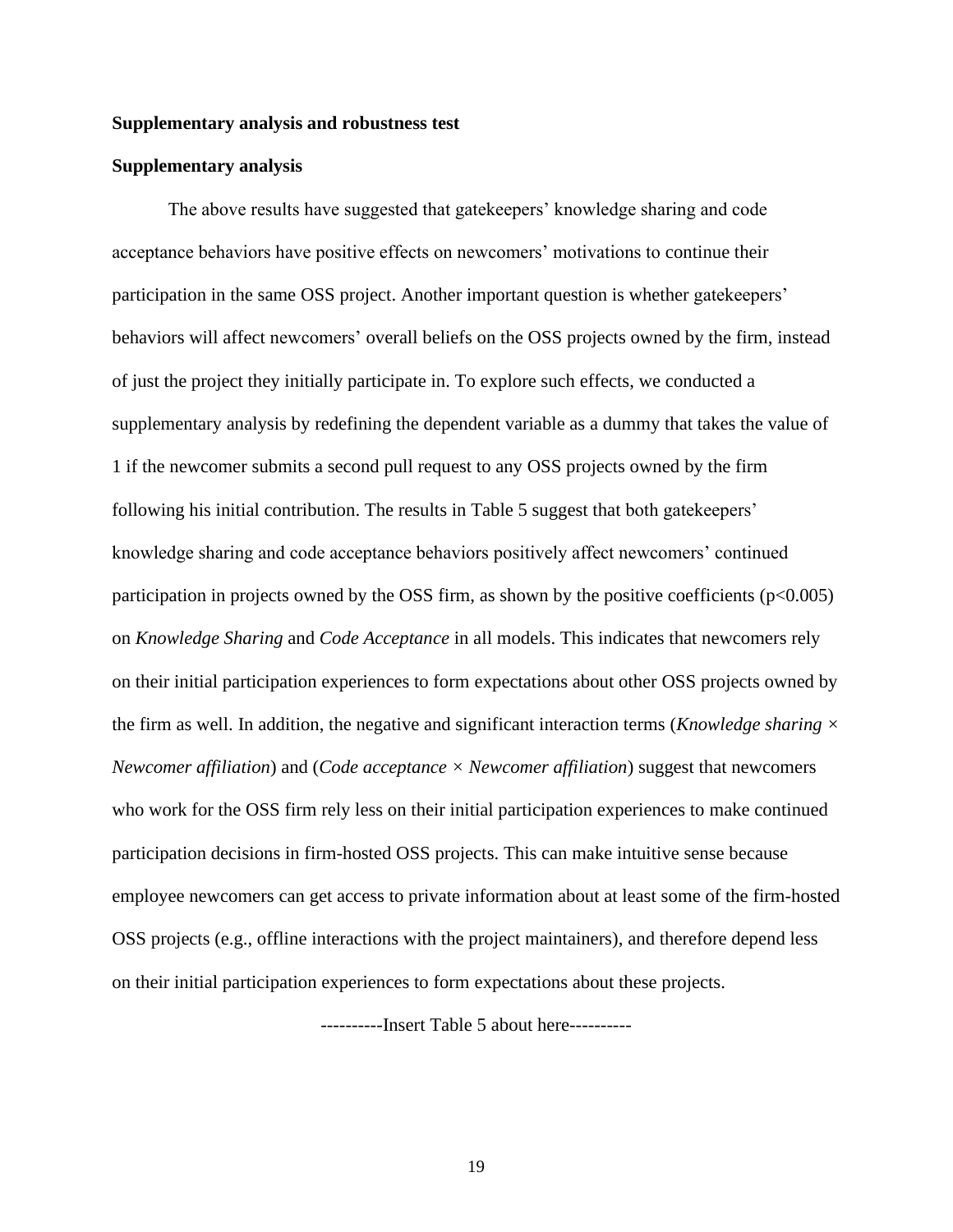#### **Robustness tests**

We conducted several robustness checks to ensure the validity of our results. First, an implicit prediction of our model is that contributors' continued participation will be less affected if they rely less on current experiences to form future beliefs. To validate this, we performed an alternative analysis using the sample of established contributors who have made at least one contribution to the OSS project before their current participation, since established contributors have obtained private information regarding gatekeepers' preferences via prior interactions, and therefore depend less on current participation to update their beliefs. The results are presented in Table 6. Columns 1 through 3 display the endogeneity-adjusted regression results using the sample of established contributors who have submitted one, two, and three pull requests before the focal submissions. Consistent with the prediction, we found that the effects of gatekeepers' knowledge sharing and code acceptance behaviors on continued participation are weakened as contributors increasingly participate in the OSS projects.

----------Insert Table 6 about here----------

Second, given the possibility that using the deep learning classifier to measure knowledge sharing activities may be subject to false-negative errors, we reconstructed this variable by computing the total number of comments given by a gatekeeper in a pull request (see column 1 in Table 7). Third, we examined the influence of a specific type of knowledge on contributors' continued participation by focusing on comments on code formatting (e.g., naming, code comments, and indentation). Sharing knowledge about code formatting plays an important role in improving the readability of contributors' submitted code and maintaining the consistency of the overall OSS codebase (Sadowski et al., 2018). To do so, we utilized Google's code style guides (Hartman, 2017) to extract a list of words related to code formatting, and then performed a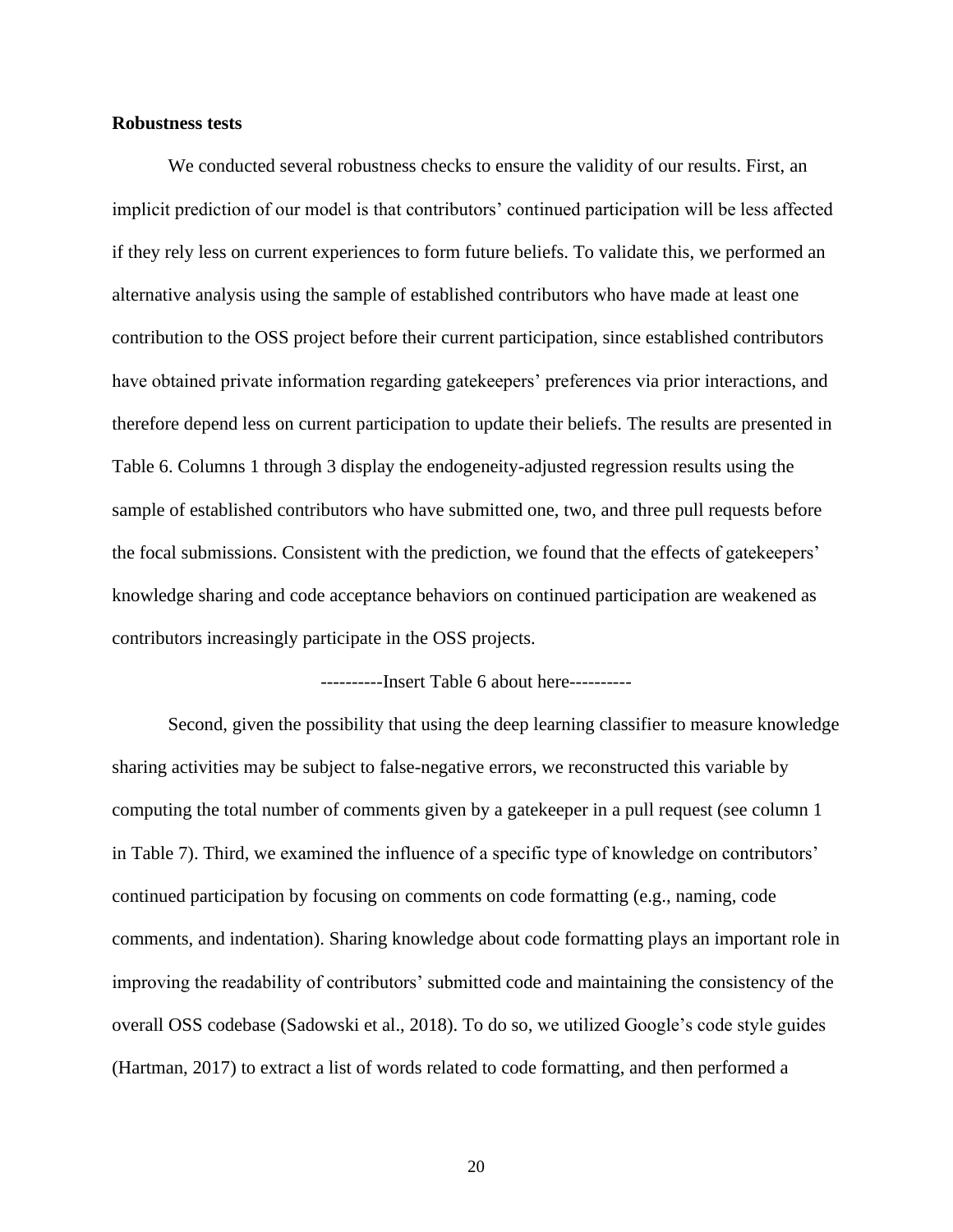keyword matching to capture knowledge sharing comments (see column 2 in Table 7). Forth, instead of using the TSRI method to solve the endogeneity problem, we performed a two-stage least squares estimation with a linear probability model in the second stage (Table 7, column 3). As shown in Table 7, all three robustness tests provide results that are consistent with our main analysis.

----------Insert Table 7 about here----------

#### **DISCUSSION AND CONCLUSION**

The success of firms' participation in OSS development significantly depends upon their ability to retain existing contributors in their OSS projects. In this study, we focus on how gatekeepers' knowledge sharing and code acceptance activities will influence newcomers' continued participation in firm-hosted OSS projects. To address the endogeneity concern, we employ an instrumental-variable method that utilizes the variation in gatekeepers' review patterns. We find that newcomers will be motivated to continue their participation if they receive knowledge from gatekeepers or if their code is accepted. These effects hold true among newcomers who work for the OSS firm. Meanwhile, the positive influence of gatekeepers' knowledge sharing would be magnified if gatekeepers have high expertise. We also find evidence that gatekeepers' interactions will affect newcomers' beliefs on the entire pool of OSS projects owned by the firm, instead of just the project they initially participate in.

Our study makes three contributions to the literature. First, we contribute to research on contributors' continued participation (Dejean et al., 2015; Fang et al., 2009; Piezunka, & Dahlander, 2019) in firm-hosted OSS projects by focusing on the critical role of gatekeepers, the people representing the OSS firm. We show that gatekeepers' interactions with newcomers may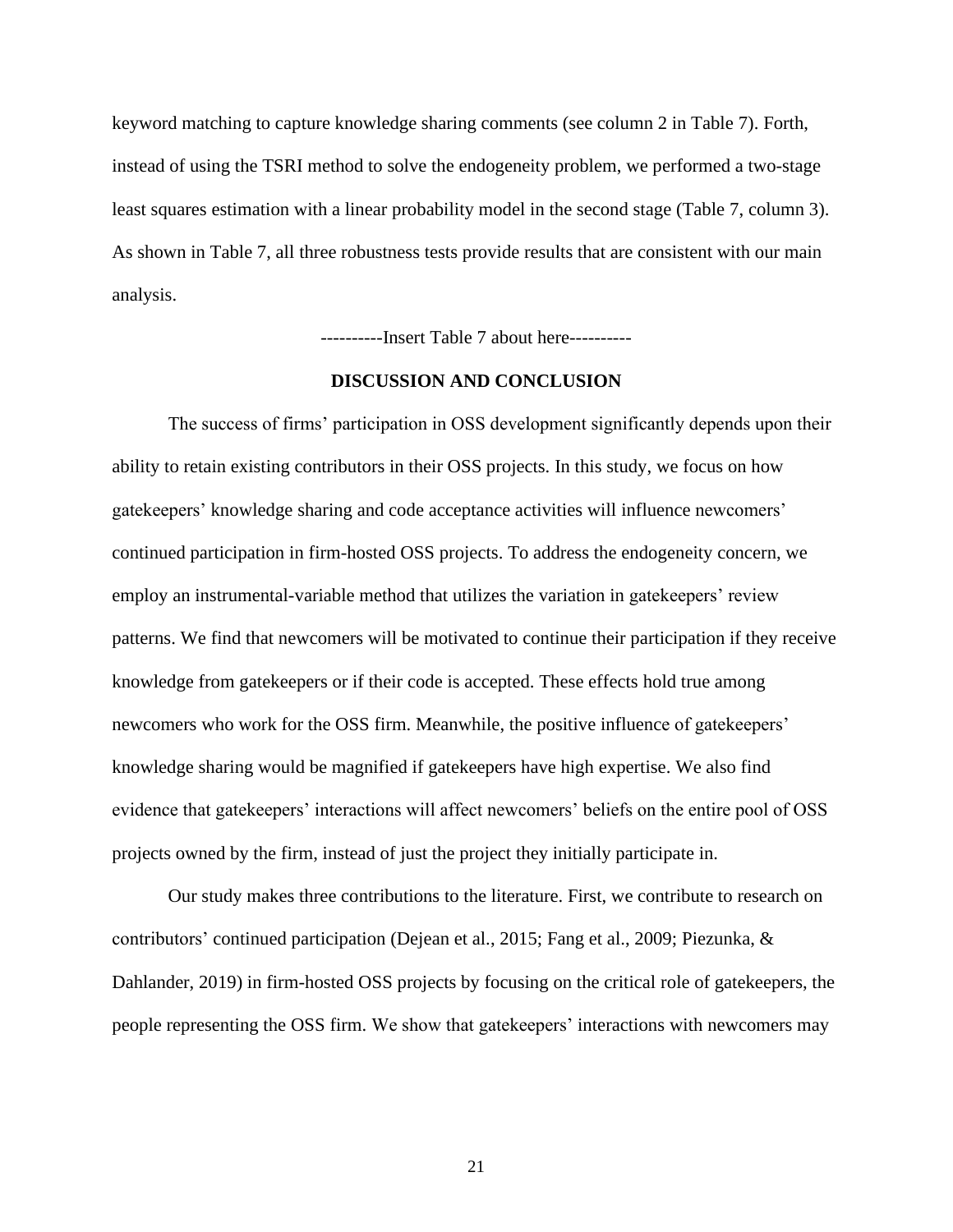significantly influence continued participation via affecting newcomers' perceived benefits, and that such influence may persist across and within organizational boundaries.

Second, we provide a belief-updating perspective on how prior interactions will affect contributors' future participation. Although existing research on continued participation has paid attention to the importance of contributors' prior participation (Dejean et al., 2015), the specific mechanism by which prior participation shapes contributors' willingness to stay in OSS projects is still ambiguous. By utilizing the belief updating framework, we are able to get a clearer picture of how contributors, as rational decision makers, form continued participation decisions by taking into account their prior experiences of participation. Specifically, we show that contributors' expectations about the benefit of OSS participation will be updated based on the new information they receive from interactions with gatekeepers, and that such belief updating process relies crucially on contributors' preferences over OSS participation as well as on the accessibility of private information before contributors' subsequent participation.

Third, we also contribute to research and practice on OSS project governance (He, Puranam, Shrestha, & von Krogh, 2020; O'Mahony & Karp, 2020) by emphasizing the importance for firms to regulate and guide gatekeepers' behaviors. The significant influence of gatekeepers' knowledge sharing and code acceptance activities on newcomers' continued participation suggests that gatekeepers not only play a role in managing and monitoring voluntary contributions, but also comprise an important strategic asset that assists OSS firms in sustaining a constant flow of voluntary contributions and pursuing long-term success. As a result, firms should strategically manage the behaviors of their gatekeepers so that contributors can form good impressions about the OSS projects and have more incentives to continue their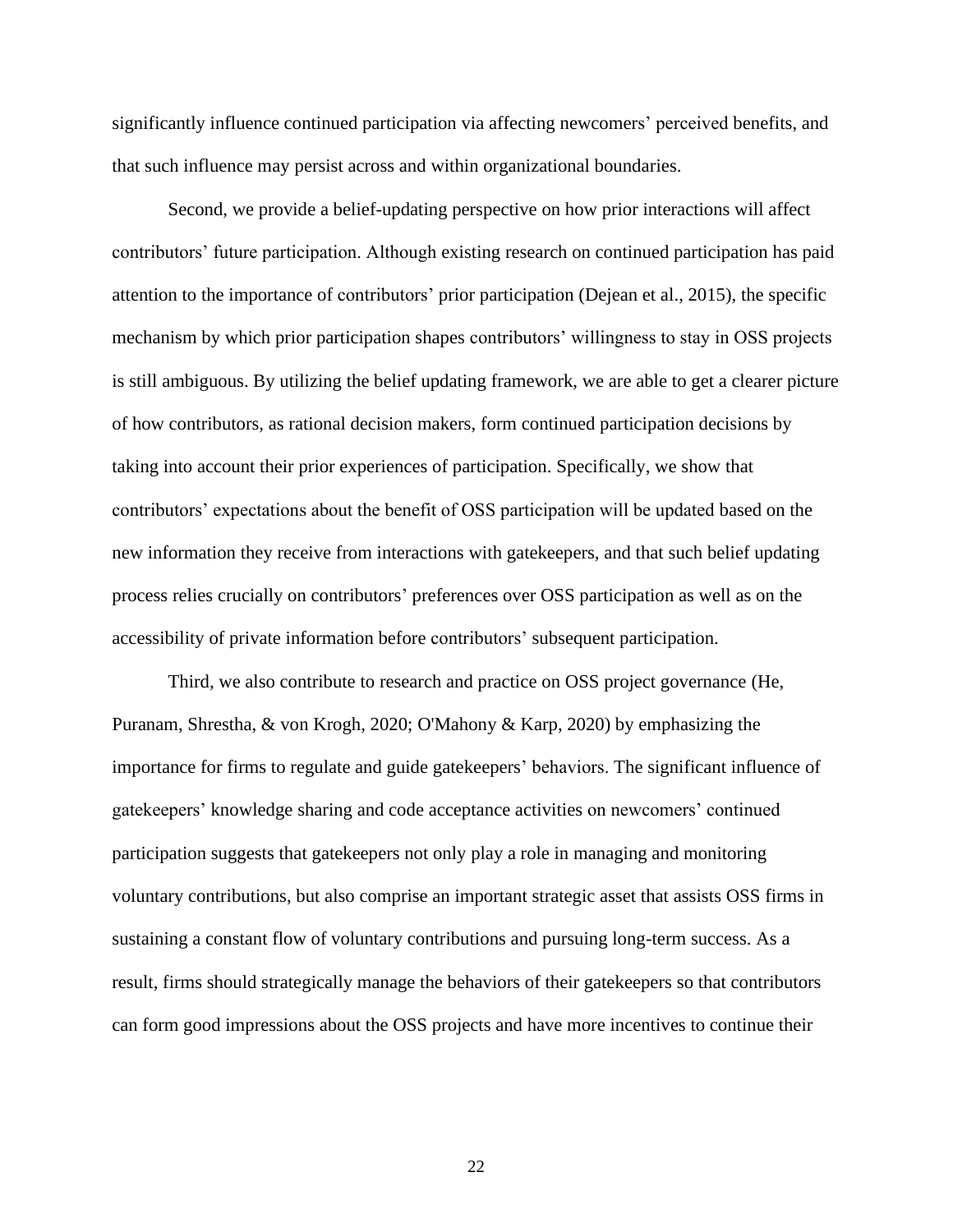participation. This is important especially when contributors' initial participation experiences affect their overall beliefs about all the OSS projects owned by the firm.

As with all studies, our study has several limitations that may provide opportunities for future research. First, our study only focuses on the public interactions between gatekeepers and contributors on GitHub, while contributors can contact and communicate with gatekeepers via other private means such as emails and developer conferences (Fang, Wu, & Clough, 2020). Future research can examine the influence of these communication channels. Second, our formal model assumes constant costs required by contributors to complete their work, while in reality contributors are able to strategically determine their effort levels based on the beliefs (Belenzon, & Schankerman, 2015; Foss, Frederiksen, & Rullani, 2016). As a result, future work can study how contributors adjust their effort levels in the belief updating process, and how such adjustments will affect the OSS firm's benefits. It may be even more interesting for future studies to model the strategic behaviors of gatekeepers given the rational decisions made by contributors (e.g., by utilizing a principal-agency model) and answer questions such as "to whom will gatekeepers share knowledge to elicit high effort levels and continued participation?" Third, while we recognize that the continued participation decision is subjective and depends on the characteristics of contributors and gatekeepers, we only examine how contributors' organizational affiliation and gatekeepers' expertise will affect continued participation, and future research can explore the influence of other characteristics of contributors and gatekeepers. Forth, although we find evidence that knowledge sharing and code acceptance will motivate contributors to stay in the OSS projects, we are not in a position to tell how this increase in participation will affect the overall quality of the projects. For instance, while sharing knowledge may help improve contributors' code quality in the subsequent participation, a high code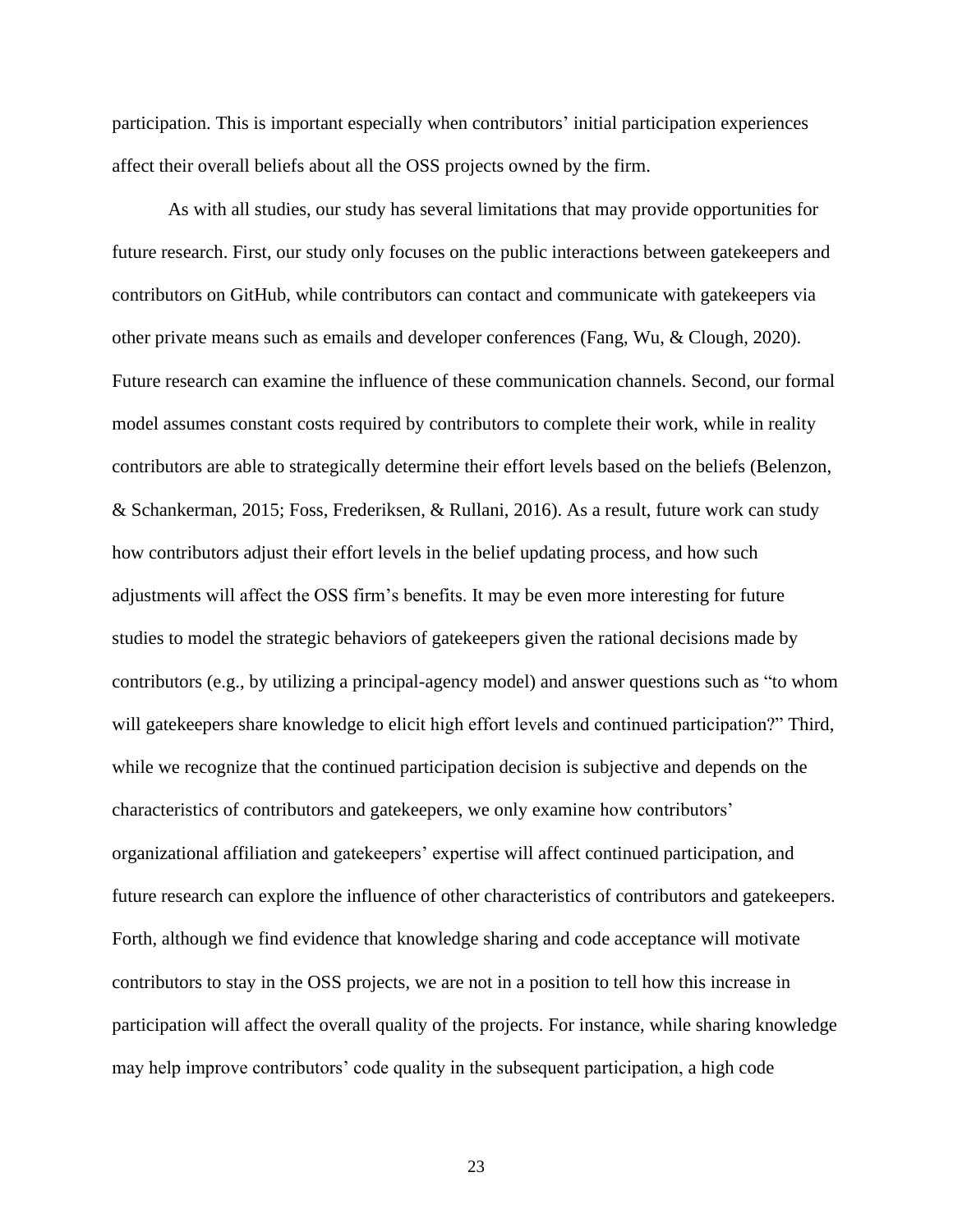acceptance rate may result in an inflow of low-quality submissions (Chen et al., 2022; Kretschmer, Leiponen, Schilling, & Vasudeva, 2020). Therefore, future studies can analyze the tradeoffs between motivating continued participation and ensuring the code quality of the firmhosted OSS projects.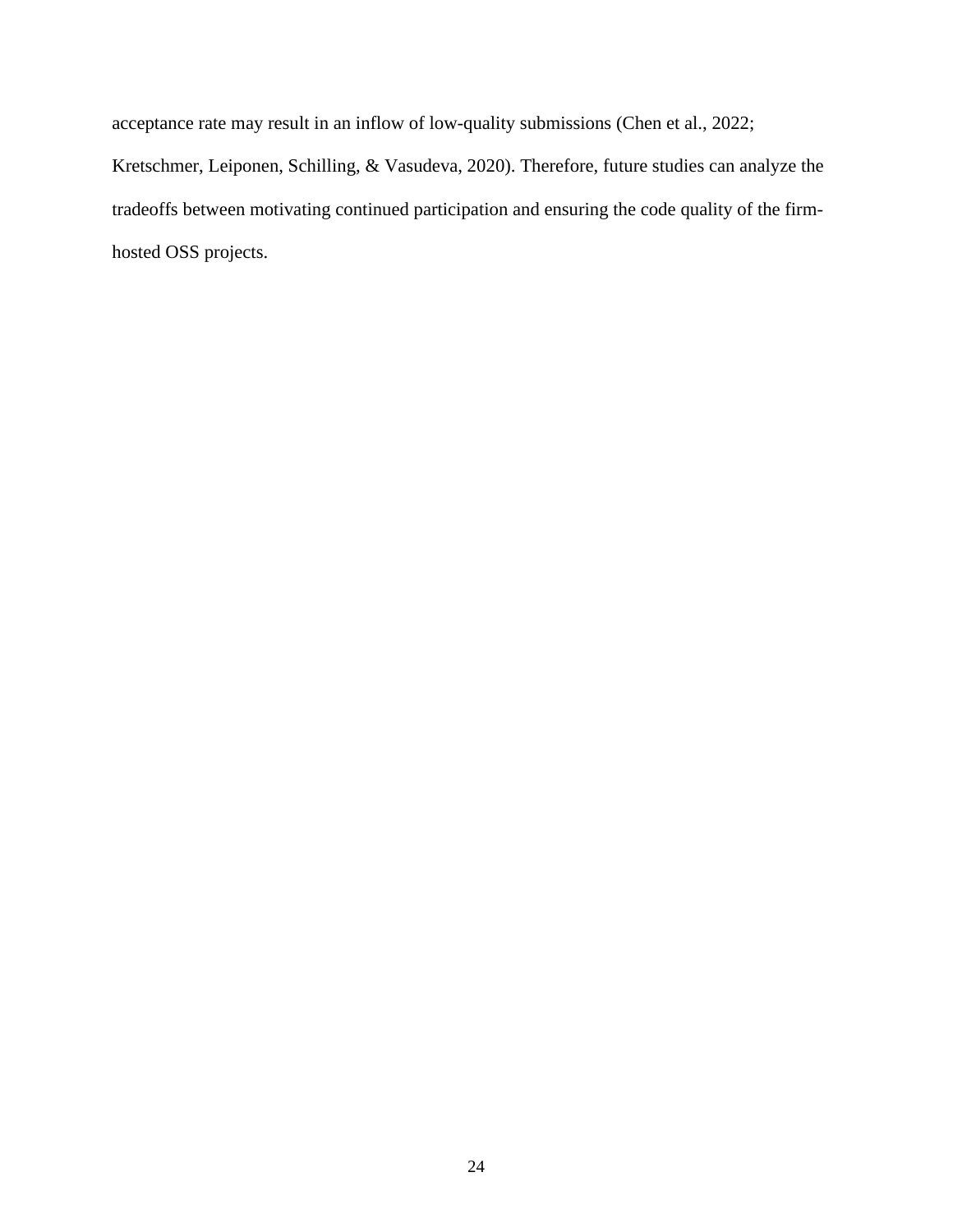#### **REFERENCES**

- Acar, O. A. (2019). Motivations and solution appropriateness in crowdsourcing challenges for innovation. Research Policy. 48(8), 103716.
- Alexy, O., West, J., Klapper, H., and Reitzig, M. (2018). Surrendering control to gain advantage: Reconciling openness and the resource-based view of the firm. Strategic Management Journal. 39(6), 1704-1727.
- Allen, T. J., and Cohen, S. I. (1969). Information Flow in Research and Development Laboratories. Administrative Science Quarterly. 14(1), 12-19.
- Ambuehl, S., and Li, S. (2018). Belief updating and the demand for information. Games and Economic Behavior. 109, 21-39.
- Asay, M. (2018). Who really contributes to open source. https://www.infoworld.com/article/3253948/who-really-contributes-to-open-source.html
- Augenblick, N., and Rabin, M. (2021). Belief Movement, Uncertainty Reduction, and Rational Updating. The Quarterly Journal of Economics. 136(2), 933–985.
- Baldwin, C. Y., and Clark, K. B. (2006). The architecture of participation: Does code architecture mitigate free riding in the open source development model? Management Science. 52(7), 1116–1127.
- Bartol, K. M., and Srivastava, A. (2002). Encouraging Knowledge Sharing: The Role of Organizational Reward Systems. Journal of Leadership & Organizational Studies. 9(1), 64-76.
- Benjamin, D. J. (2019). Handbook of Behavioral Economics: Applications and Foundations 1.
- Belenzon, S., and Schankerman, M. (2015). Motivation and sorting of human capital in open innovation. Strategic Management Journal. 36(6), 795-820.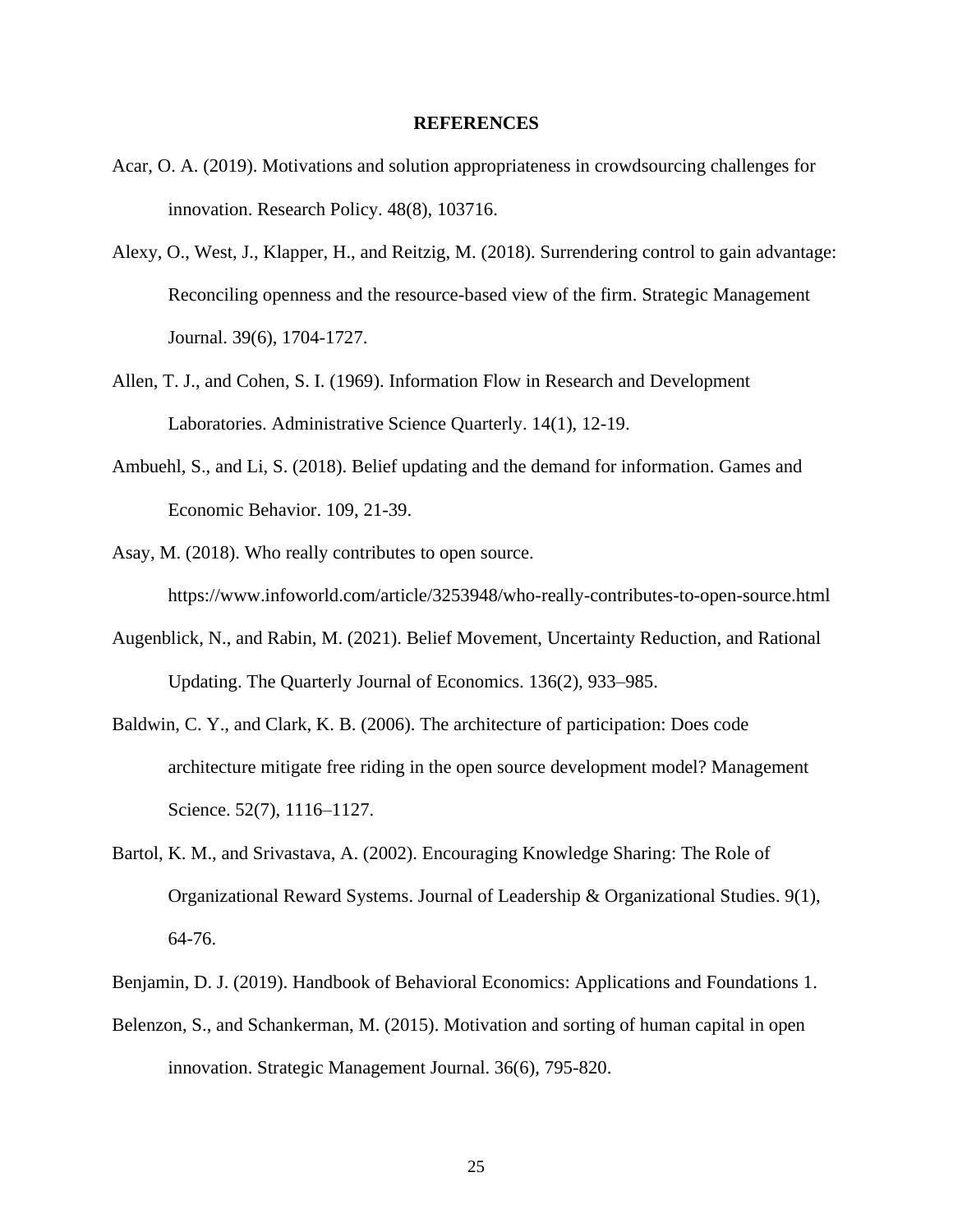- Camerer, C. F., and Loewenstein, G. (2004). Advances in Behavioral Economics. Princeton University Press.
- Charness, G., and Levin, D. (2005). When Optimal Choices Feel Wrong: A Laboratory Study of Bayesian Updating, Complexity, and Affect. American Economic Review. 95(4), 1300- 1309.
- Chen, L., Tong, T. W., Tang, S., and Han, N. (2022). Governance and Design of Digital Platforms: A Review and Future Research Directions on a Meta-Organization. Journal of Management. 48(1), 147-184.
- Dahlander, L., and Magnusson, M. G. (2005). Relationships between open source software companies and communities: Observations from Nordic firms. Research Policy. 34(4), 481–493.
- Dahlander, L., and O'Mahony, S. (2011). Progressing to the center: Coordinating project work. Organization Science. 22(4), 961–979.
- Daniel, S., Maruping, L. M., Cataldo, M., and Herbsleb, J. (2018). The Impact of Ideology Misfit on Open Source Software Communities and Companies. MIS Quarterly. 42(4), 1069- 1096.
- Dejean, S., and Jullien, N. (2015). Big from the beginning: Assessing online contributors' behavior by their first contribution. Research Policy. 44(6), 1226-1239.
- Fang, T. P., Wu, A., and Clough, D. R. (2020). Platform diffusion at temporary gatherings: Social coordination and ecosystem emergence. Strategic Management Journal. In Press.
- Fang, Y., and Neufeld, D. (2009). Understanding Sustained Participation in Open Source Software Projects. Journal of Management Information Systems. 25(4), 9-50.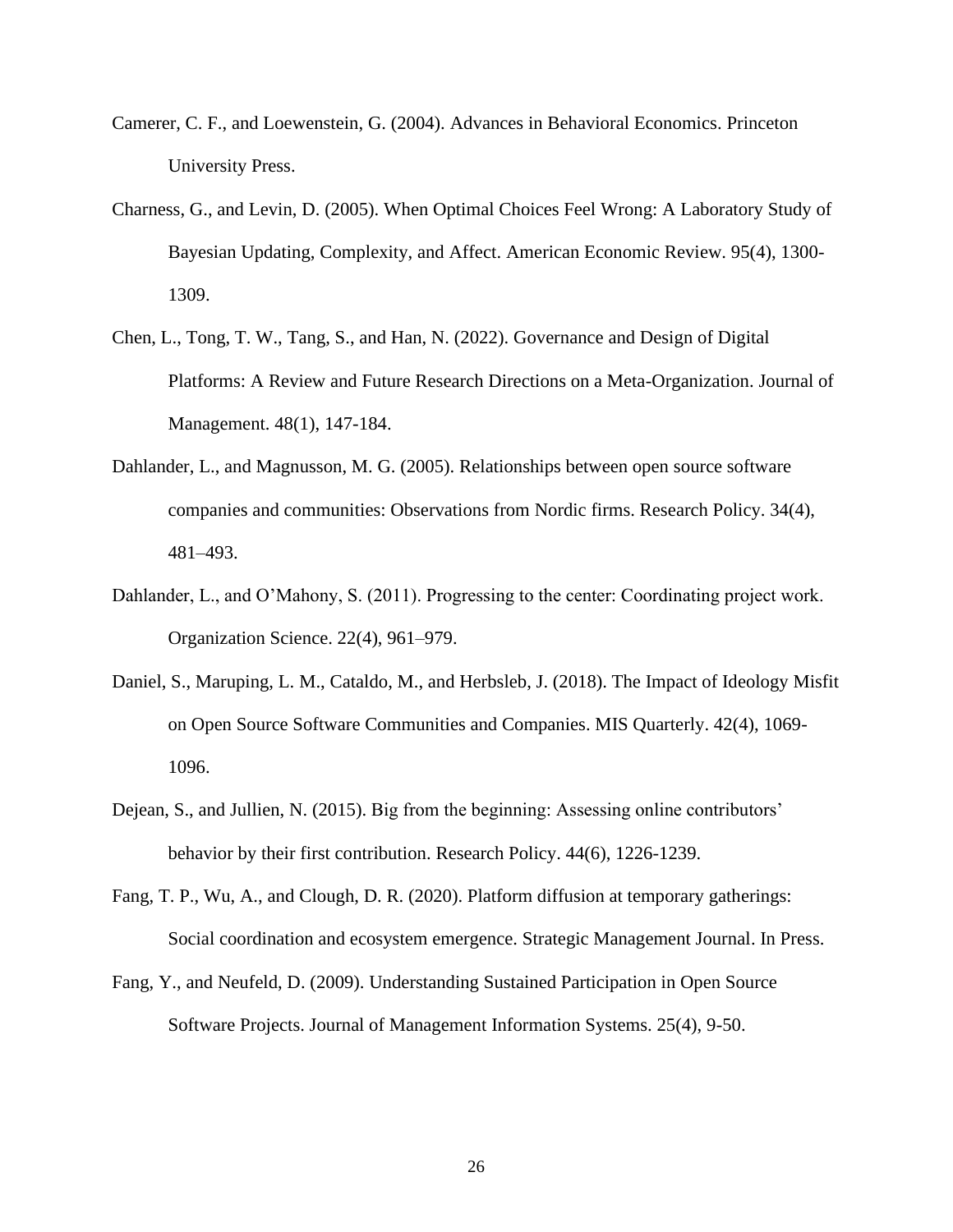- Hann, I. H., Roberts, J. A., and Slaughter, S. A. (2013). All are not equal: An examination of the economic returns to different forms of participation in open source software communities. Information Systems Research. 24(3), 520–538.
- He, V. F., Puranam, P., Shrestha, Y. R., and von Krogh, G. (2020). Resolving governance disputes in communities: A study of software license decisions. Strategic Management Journal. 41(10), 1837-1868.
- Hegde, D., A. Ljungqvist, and M. Raj (2021) Quick or Broad Patents? Evidence from U.S. Startups. Forthcoming at Review of Financial Studies.
- Ho, S.Y., and Rai, A. (2017). Continued voluntary participation intention in firm-participating open source software projects. Information Systems Research. 28(3), 603–625.
- Jeppesen, L. B., and Frederiksen, L. (2006). Why Do Users Contribute to Firm-Hosted User Communities? The Case of Computer-Controlled Music Instruments. Organization Science. 17(1), 45-63.
- Kammer, L., Hodges, M., and Murillo, A. (2019). Code Health: Respectful Reviews == Useful Reviews. https://testing.googleblog.com/2019/11/code-health-respectful-reviewsuseful.html
- Karahanna, E., Straub, D. W., and Chervany, N. L. (1999). Information technology adoption across time: A cross-sectional comparison of preadoption and post-adoption beliefs. MIS Quarterly. 23(2), 183–213.
- Kim, K., and Viswanathan, S. (2019). The experts in the crowd: The role of experienced investors in a crowdfunding market. MIS Quarterly.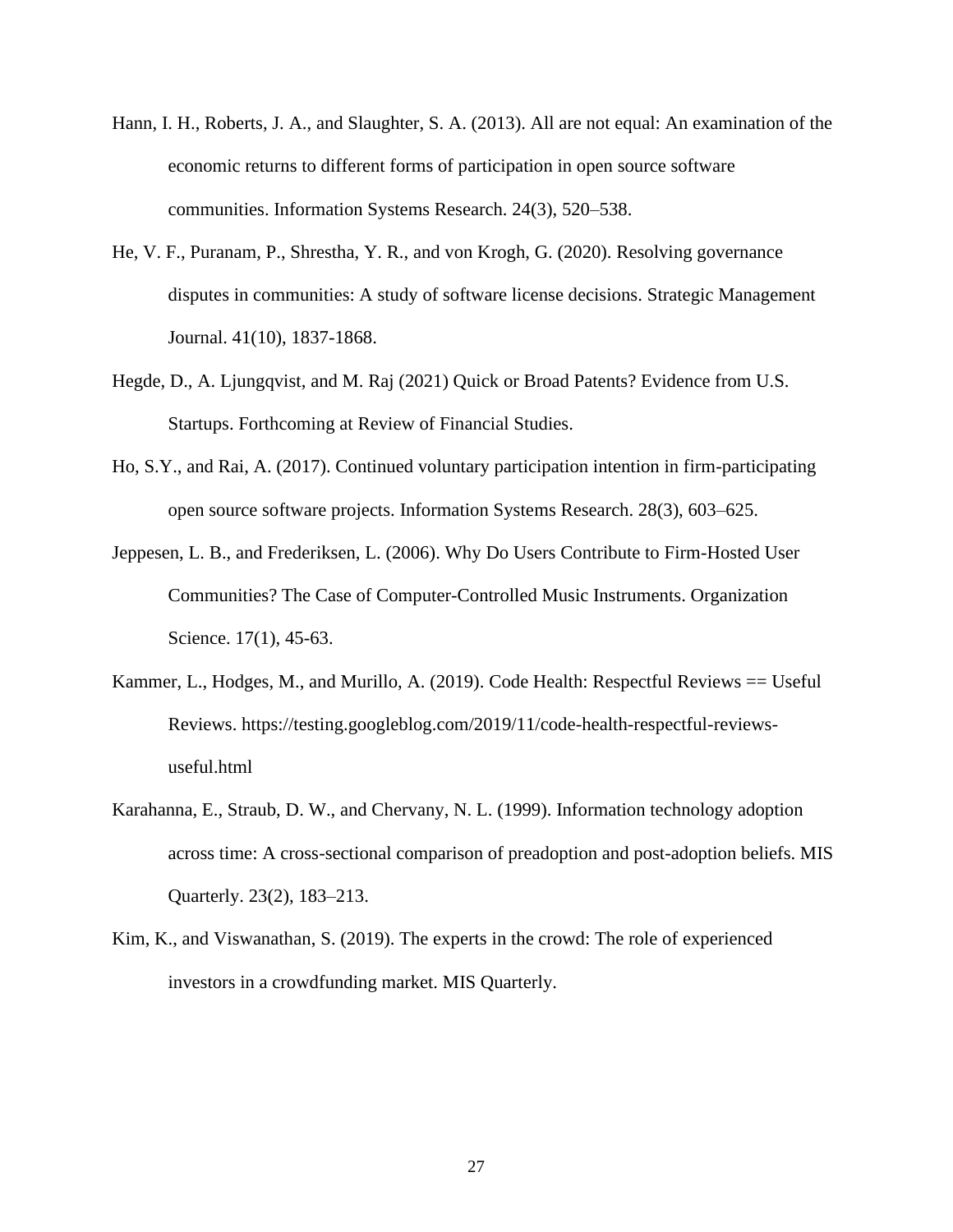- Kim, S. N., Cavedon, L., and Baldwin, T. (2010). Classifying Dialogue Acts in One-on-one Live Chats. Proceedings of the 2010 Conference on Empirical Methods in Natural Language Processing, 862–871.
- Kretschmer, T., Leiponen, A., Schilling, M., and Vasudeva, G. (2020). Platform ecosystems as metaorganizations: Implications for platform strategies. Strategic Management Journal. In Press.
- Lochner, L. (2007). Individual Perceptions of the Criminal Justice System. American Economic Review. 97(1), 444-460.
- Massa, F. G., and O'Mahony, S. (2021). Order from Chaos: How Networked Activists Self-Organize by Creating a Participation Architecture. Administrative Science Quarterly. 66(4), 1037–1083.
- Morrison, E. W. (1993). Newcomer Information Seeking: Exploring Types, Modes, Sources, and Outcomes. Academy of Management Journal. 36(3), 557-589.
- O'Mahony, S., and Karp, R. (2020). From proprietary to collective governance: How do platform participation strategies evolve? Strategic Management Journal. In Press.
- Piezunka, H., and Dahlander, L. (2019). Idea Rejected, Tie Formed: Organizations' Feedback on Crowdsourced Ideas. Academy of Management Journal. 62(2), 503–530.
- Riedl, C., and Seidel, P. V. (2018). Learning from Mixed Signals in Online Innovation Communities. Organization Science. 29(6), 989-1236.
- Righi, C., and Simcoe, T. (2019). Patent examiner specialization. Research Policy. 48(1), 137- 148.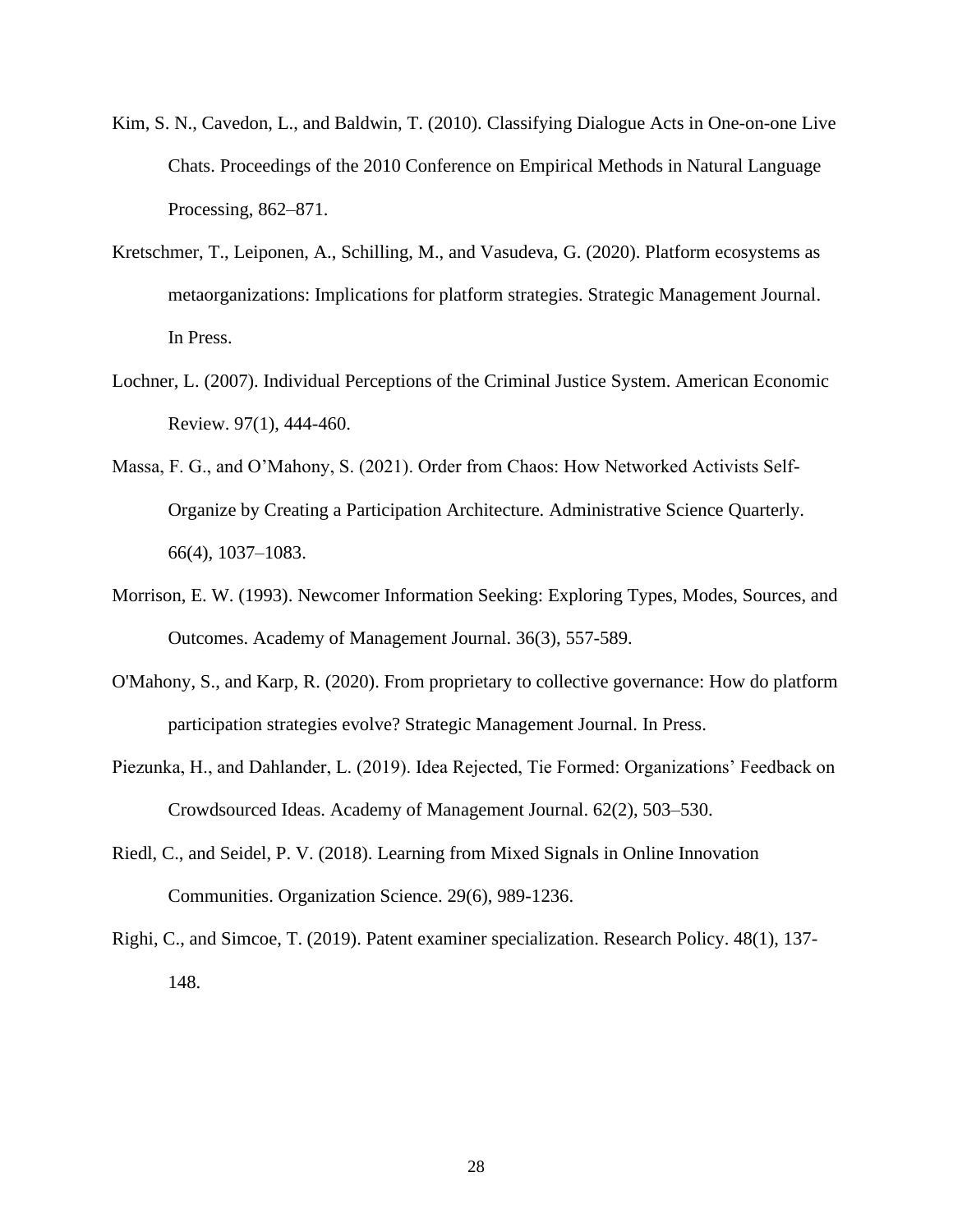- Sadowski, C., Söderberg, E., Church, L., Sipko, M., and Bacchelli, A. (2018). Modern Code Review: A Case Study at Google. ACM/IEEE 40th International Conference on Software Engineering: Software Engineering in Practice. 181(2), 181-190.
- Scharfstein, D. S., and Stein, J. C. (1990). Herd Behavior and Investment. American Economic Review. 80(3), 465-479.
- Shah, S. K. (2006). Motivation, governance and the viability of hybrid forms in open source software development. Management Science. 52(7), 1000–1014.
- Singh, P. V., Tan, Y., and Youn, N. (2011). A Hidden Markov Model of Developer Learning Dynamics in Open Source Software Projects. Information Systems Research. 22(4), 685- 891.
- Spaeth, S., von Krogh, G., and He, F. (2015). Perceived firm attributes and intrinsic motivation in sponsored open source software projects. Information Systems Research. 26(1), 224– 237.
- Terza, J. V., Basu, A., and Rathouz, P. J. (2008). Two-stage residual inclusion estimation: Addressing endogeneity in health econometric modeling. Journal of Health Economics. 27(3), 531-543.
- von Krogh, G., Haefliger, S., Spaeth, S., and Wallin, M. W. (2012). Carrots and Rainbows: Motivation and Social Practice in Open Source Software Development. MIS Quarterly. 36(2), 649-676.
- von Krogh, G., Spaeth, S., and Lakhani, K.R. (2003). Community, joining, and specialization in open source software innovation: A case study. Research Policy. 32(7), 1217–1241.
- von Hippel, E., and von Krogh, G. (2003). Open source software and the "private-collective" innovation model: Issues for organization science. Organization Science. 14(2), 209–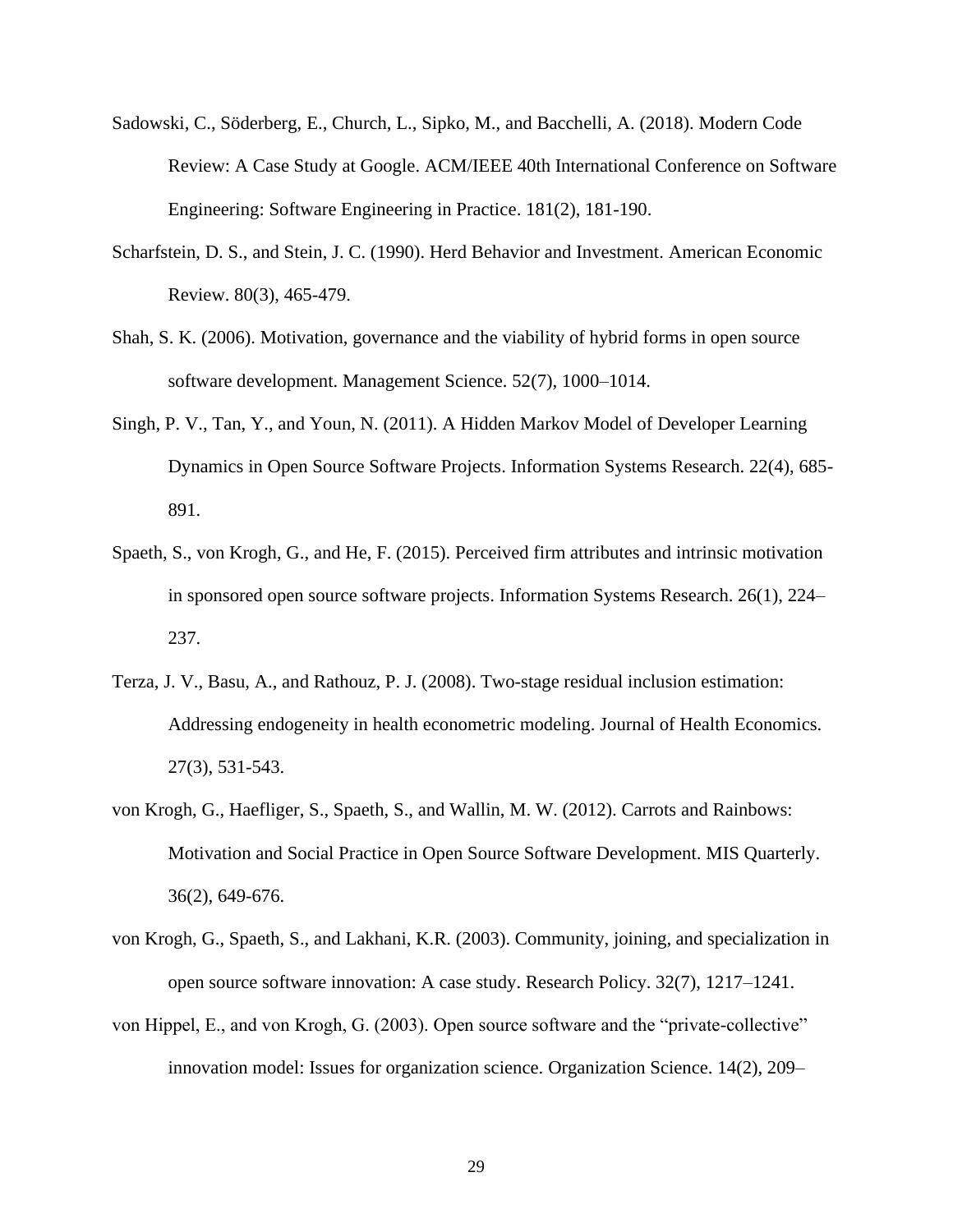- West, J. (2003). How open is open enough? Melding proprietary and open source platform strategies. Research Policy. 32(7), 1259–1285.
- Zaggl, M. A. (2017). Manipulation of explicit reputation in innovation and knowledge exchange communities: The example of referencing in science. Research Policy. 46(5), 970-983.
- Zimmermann, F. (2020). The Dynamics of Motivated Beliefs. American Economic Review. 110(2), 337-361.
- Zhang, C., Hahn, J., and De, P. (2013). Continued participation in online innovation communities: Does community response matter equally for everyone? Information Systems Research. 24(4), 1112–1130.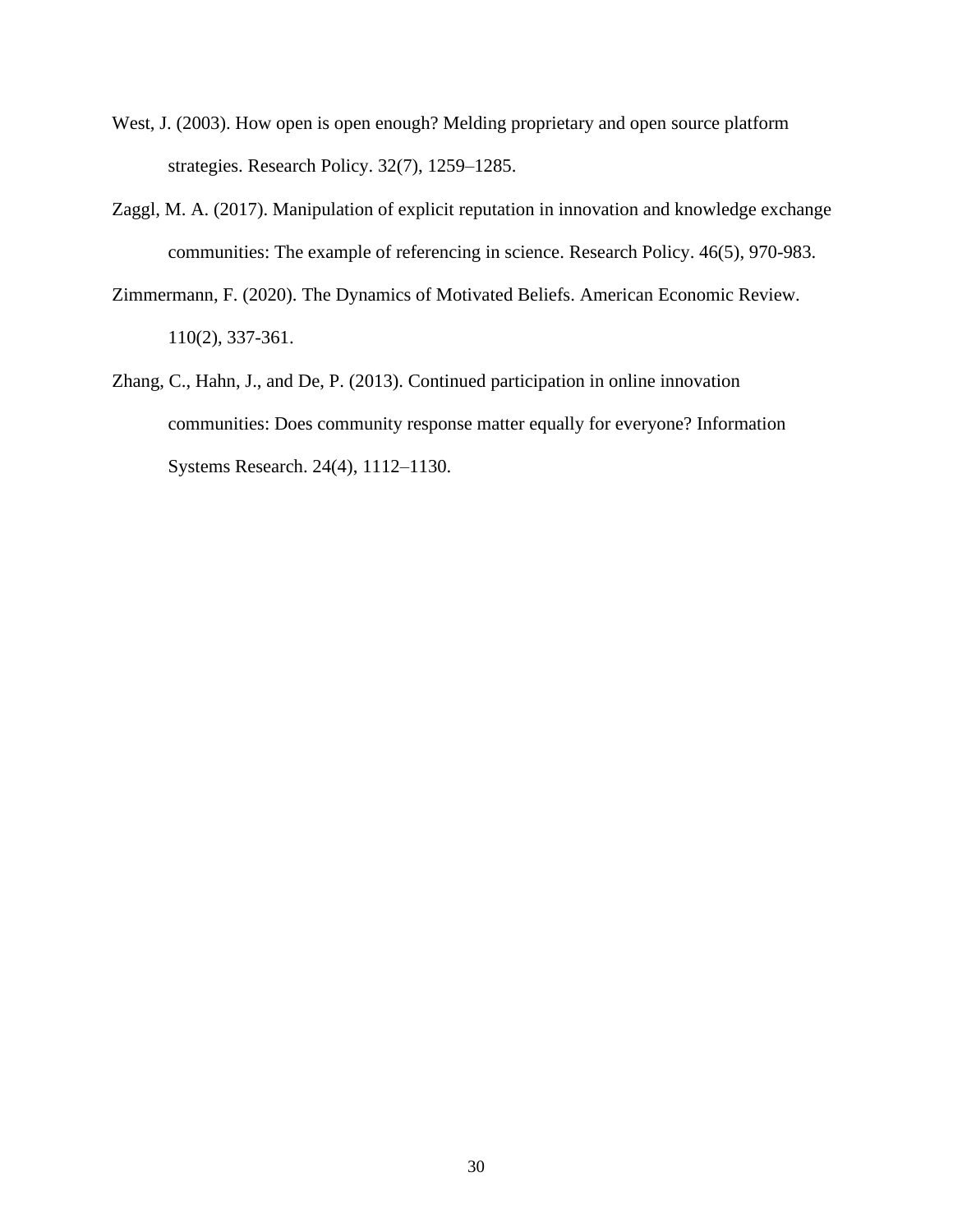

**Figure 1. Distribution of gatekeeping leniency and knowledge sharing habit**

Note. Figure 1 shows the distribution of knowledge sharing habit and gatekeeping leniency. Knowledge sharing habit is defined as the average number of knowledge sharing comments in pull requests previously reviewed by the gatekeeper. Gatekeeping leniency is defined as the average acceptance rate in pull requests previously reviewed by the gatekeeper.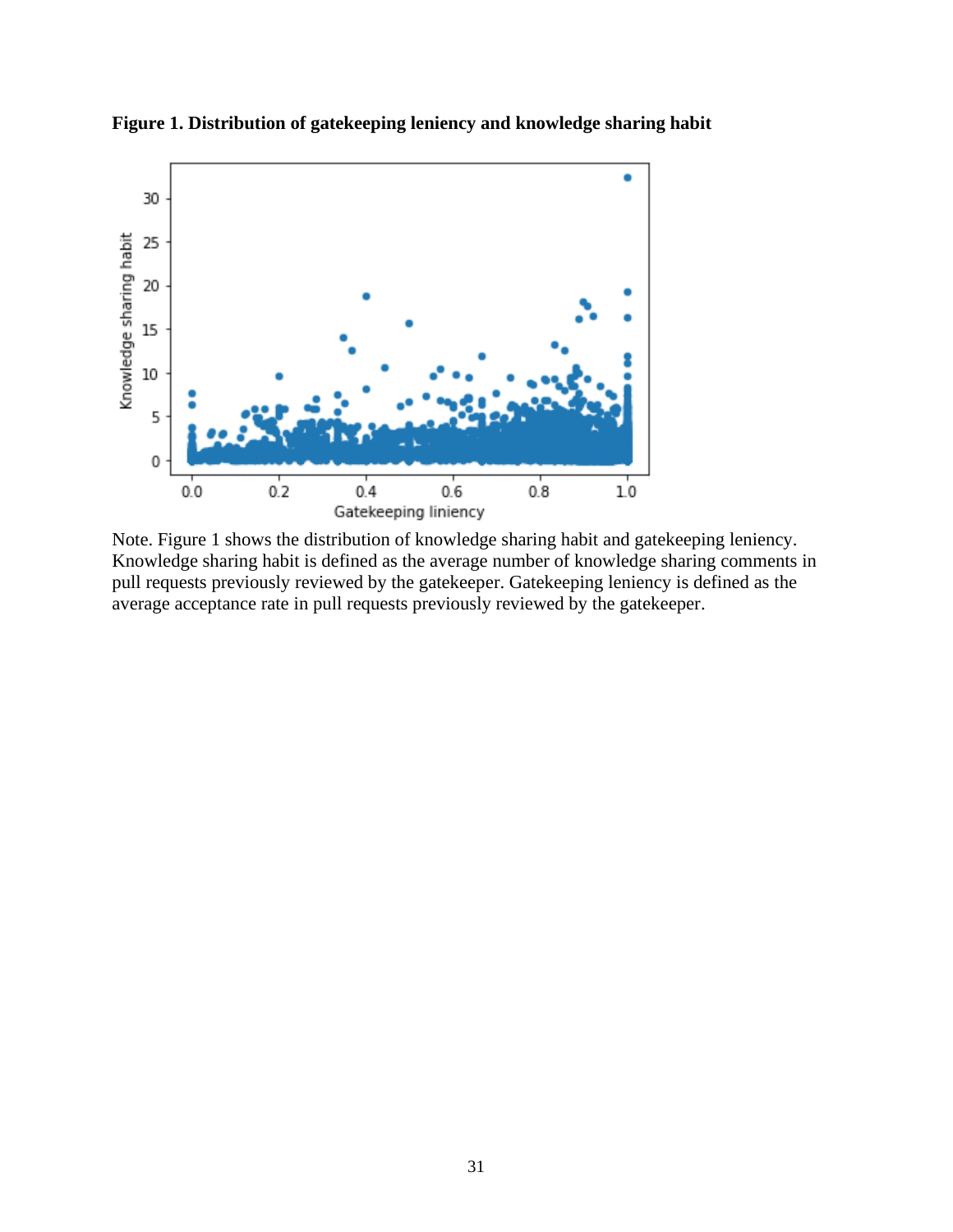## **Table 1. Examples of labeled utterances**

| Label                           | <b>Utterance</b>                                    |  |  |  |  |  |
|---------------------------------|-----------------------------------------------------|--|--|--|--|--|
| Acknowledge                     | Yes please.                                         |  |  |  |  |  |
| Action-directive                | Please resolve conflicts.                           |  |  |  |  |  |
| Appreciation                    | Good catch!                                         |  |  |  |  |  |
| <b>Collaborative Completion</b> | Merging.                                            |  |  |  |  |  |
| Offers, Options Commits         | Let me know if you have any thoughts.               |  |  |  |  |  |
| Apology                         | Sorry about that.                                   |  |  |  |  |  |
| Declarative Yes-No-Question     | Copying a subset of api.json?                       |  |  |  |  |  |
| Open-Question                   | What do you think?                                  |  |  |  |  |  |
| Statement-non-opinion           | I'll try and take a look today or tomorrow.         |  |  |  |  |  |
| Statement-opinion               | This change is insufficient for the desired effect. |  |  |  |  |  |
| Yes-No-Question                 | Is this duplicated with PR #199?                    |  |  |  |  |  |
| Wh-Question                     | What is this map doing?                             |  |  |  |  |  |
| Hedge                           | I'm not sure.                                       |  |  |  |  |  |

Note. Table 1 shows examples of labels assigned to an utterance using the dialogue act classifier.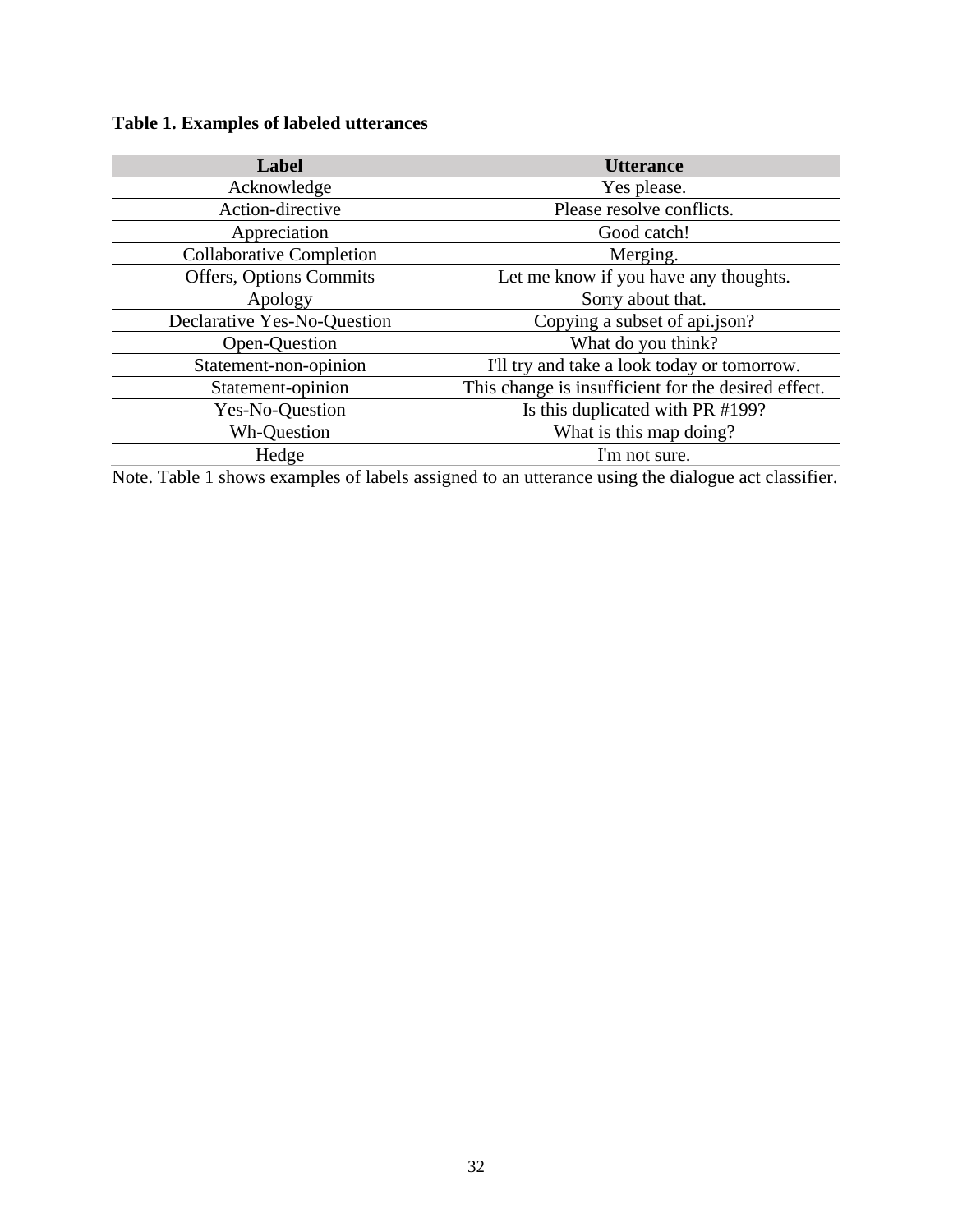### **Table 2. First Stage Regressions**

|                            | <b>Knowledge Sharing</b> |              |            | <b>Code Acceptance</b> |  |  |
|----------------------------|--------------------------|--------------|------------|------------------------|--|--|
|                            | (1)                      | (2)          | (3)        | (4)                    |  |  |
| Knowledge sharing IV       | $0.183*$                 | $0.189*$     | 0.001      | 0.001                  |  |  |
|                            | (0.080)                  | (0.082)      | (0.011)    | (0.010)                |  |  |
| Code acceptance IV         | 0.412                    | 0.409        | $0.538***$ | $0.536***$             |  |  |
|                            | (0.288)                  | (0.295)      | (0.076)    | (0.074)                |  |  |
| Gatekeeper expertise       |                          | 0.002        |            | $-0.001*$              |  |  |
|                            |                          | (0.004)      |            | (0.000)                |  |  |
| Newcomer repo              |                          | $-0.000***$  |            | 0.000                  |  |  |
|                            |                          | (0.000)      |            | (0.000)                |  |  |
| Newcomer age               |                          | $-0.002^{+}$ |            | $0.001***$             |  |  |
|                            |                          | (0.001)      |            | (0.000)                |  |  |
| Newcomer star given        |                          | $-0.000**$   |            | $-0.000$               |  |  |
|                            |                          | (0.000)      |            | (0.000)                |  |  |
| Description length         |                          | 0.000        |            | 0.000                  |  |  |
|                            |                          | (0.000)      |            | (0.000)                |  |  |
| Pull request commit        |                          | 0.012        |            | $-0.001$               |  |  |
|                            |                          | (0.009)      |            | (0.001)                |  |  |
| Code change                |                          | 0.000        |            | $0.000*$               |  |  |
|                            |                          | (0.000)      |            | (0.000)                |  |  |
| Gatekeeper experience      |                          | $-0.000$     |            | $-0.000$               |  |  |
|                            |                          | (0.000)      |            | (0.000)                |  |  |
| Repo fork received         |                          | $-0.000$     |            | 0.000                  |  |  |
|                            |                          | (0.000)      |            | (0.000)                |  |  |
| Repo pull request received |                          | 0.000        |            | $-0.000$               |  |  |
|                            |                          | (0.000)      |            | (0.000)                |  |  |
| Repo age                   |                          | 0.001        |            | $-0.000$               |  |  |
|                            |                          | (0.002)      |            | (0.000)                |  |  |
| Affiliation                |                          | 0.017        |            | $0.072***$             |  |  |
|                            |                          | (0.102)      |            | (0.013)                |  |  |
| Repository-by-year FE      | Yes                      | Yes          | Yes        | Yes                    |  |  |

Note. This table reports the first stage regression results. All continuous variables are normalized. All models include a full set of repository-by-year fixed effects given the assumption that pull requests are assigned to gatekeepers randomly within a repository and year. Significance levels:  $+ p < 0.1$ , \*  $p < 0.05$ , \*\*  $p < 0.01$ , \*\*\*  $p < 0.005$ .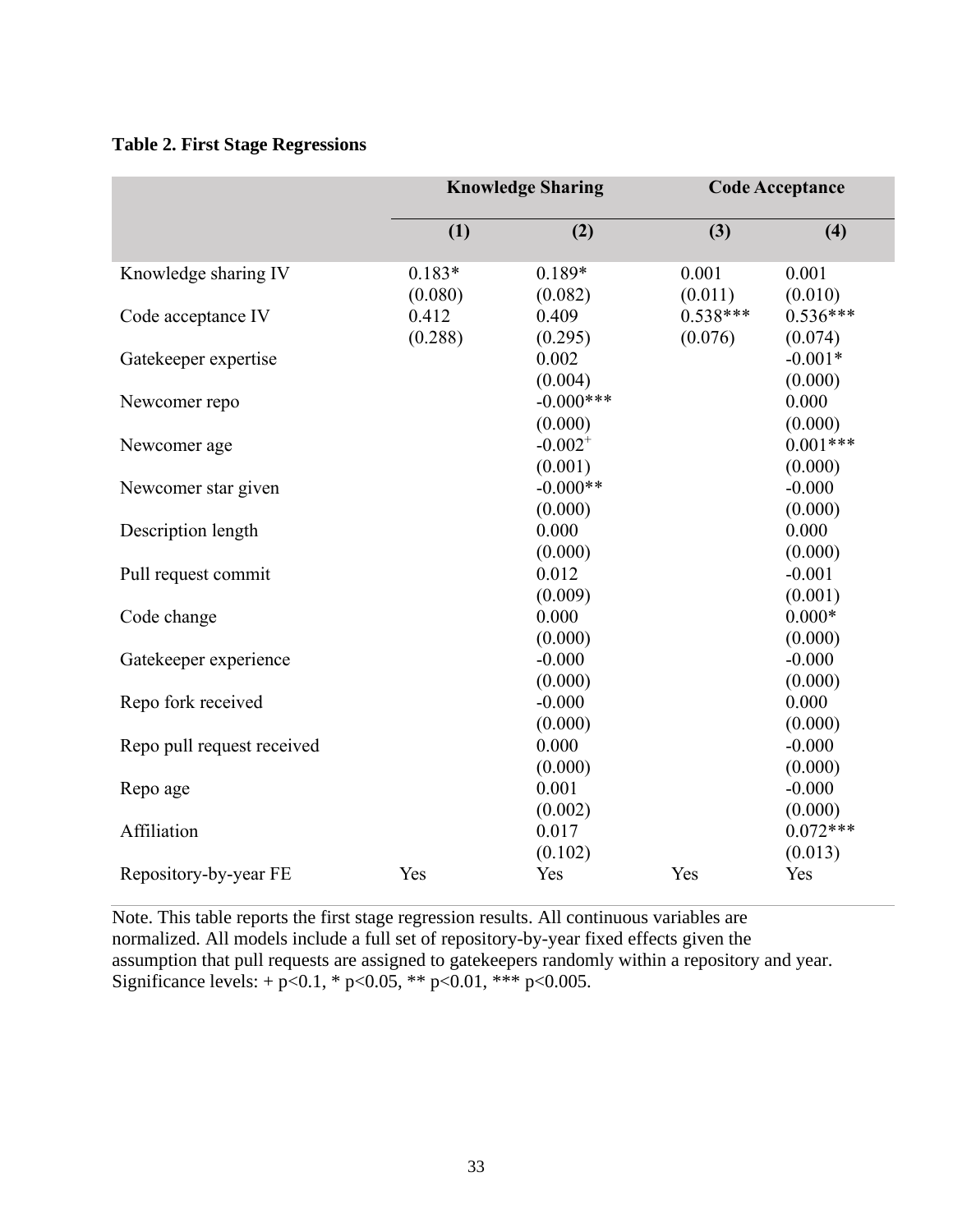## **Table 3. Descriptive Statistics and Correlations**

| <b>No</b>      | Variable                      | Mean    | <b>SD</b> | Min          | Max        | $\mathbf{1}$ | $\overline{2}$ | 3        | 4    | 5    |      |      | 8    | 9    | 10   | 11   | 12   | 13   | 14   | 15   | 16   | 17   | 18   |
|----------------|-------------------------------|---------|-----------|--------------|------------|--------------|----------------|----------|------|------|------|------|------|------|------|------|------|------|------|------|------|------|------|
| 1              | Continued<br>participation    | 0.01    | 0.08      | $\mathbf{0}$ | 1.00       | 1.00         |                |          |      |      |      |      |      |      |      |      |      |      |      |      |      |      |      |
| 2              | Knowledge sharing             | 0.85    | 2.49      | $\mathbf{0}$ | 113.00     | 0.04         | 1.00           |          |      |      |      |      |      |      |      |      |      |      |      |      |      |      |      |
| 3              | Code acceptance               | 0.67    | 0.47      | $\mathbf{0}$ | 1.00       | 0.03         | 0.06           | 1.00     |      |      |      |      |      |      |      |      |      |      |      |      |      |      |      |
| 4              | Newcomer affiliation          | 0.13    | 0.33      | $\mathbf{0}$ | 1.00       | 0.02         | 0.00           | 0.11     | 1.00 |      |      |      |      |      |      |      |      |      |      |      |      |      |      |
| 5              | Gatekeeper expertise          | 148.78  | 1082.92   | $\mathbf 0$  | 20030.00   | $0.00\,$     | 0.02           | 0.02     | 0.03 | 1.00 |      |      |      |      |      |      |      |      |      |      |      |      |      |
| 6              | Newcomer star<br>given        | 171.31  | 680.25    | $\mathbf 0$  | 30743.00   | 0.01         | 0.02           | 0.02     | 0.05 | 0.02 | 1.00 |      |      |      |      |      |      |      |      |      |      |      |      |
| $\overline{7}$ | Newcomer repo                 | 49.05   | 208.24    | $\mathbf 0$  | 22618.00   | 0.01         | 0.01           | $0.01\,$ | 0.02 | 0.00 | 0.30 | 1.00 |      |      |      |      |      |      |      |      |      |      |      |
| 8              | Newcomer age                  | 53.77   | 31.59     | $\mathbf{1}$ | 164.00     | 0.02         | 0.01           | 0.17     | 0.08 | 0.02 | 0.09 | 0.06 | 1.00 |      |      |      |      |      |      |      |      |      |      |
| 9              | Repo pull request<br>received | 671.58  | 1134.74   | $\mathbf{0}$ | 18137.00   | 0.01         | 0.02           | 0.03     | 0.02 | 0.00 | 0.01 | 0.01 | 0.06 | 1.00 |      |      |      |      |      |      |      |      |      |
| 10             | Repo fork received            | 1037.32 | 1731.05   | $\mathbf{0}$ | 21926.00   | 0.01         | 0.02           | 0.03     | 0.02 | 0.00 | 0.02 | 0.01 | 0.02 | 0.34 | 1.00 |      |      |      |      |      |      |      |      |
| 11             | Direct edit                   | 0.03    | 0.17      | $\mathbf{0}$ | 1.00       | 0.01         | 0.04           | 0.05     | 0.02 | 0.02 | 0.01 | 0.00 | 0.03 | 0.01 | 0.01 | 1.00 |      |      |      |      |      |      |      |
| 12             | Repo age                      | 28.84   | 20.26     | $\mathbf{1}$ | 105.00     | 0.02         | 0.02           | 0.00     | 0.03 | 0.02 | 0.01 | 0.02 | 0.23 | 0.09 | 0.08 | 0.04 | 1.00 |      |      |      |      |      |      |
| 13             | Review time                   | 68.62   | 210.68    | $\mathbf{0}$ | 2210.81    | 0.02         | 0.01           | 0.30     | 0.01 | 0.03 | 0.01 | 0.02 | 0.06 | 0.02 | 0.01 | 0.03 | 0.04 | 1.00 |      |      |      |      |      |
| 14             | Code change                   | 483.48  | 17850.05  | $\mathbf{0}$ | 1338017.00 | 0.00         | 0.00           | 0.00     | 0.00 | 0.00 | 0.01 | 0.00 | 0.01 | 0.01 | 0.03 | 0.00 | 0.01 | 0.00 | 1.00 |      |      |      |      |
| 15             | Pull request commit           | 1.96    | 7.17      | $\mathbf{0}$ | 951.00     | 0.01         | 0.07           | 0.10     | 0.03 | 0.01 | 0.02 | 0.01 | 0.07 | 0.01 | 0.01 | 0.11 | 0.01 | 0.05 | 0.01 | 1.00 |      |      |      |
| 16             | Description length            | 32.54   | 84.80     | $\mathbf 0$  | 21696.00   | 0.02         | 0.10           | 0.02     | 0.00 | 0.01 | 0.02 | 0.00 | 0.04 | 0.02 | 0.00 | 0.02 | 0.08 | 0.02 | 0.00 | 0.06 | 1.00 |      |      |
| 17             | External comment              | 0.50    | 1.84      | $\mathbf 0$  | 66.00      | 0.01         | 0.21           | 0.02     | 0.01 | 0.02 | 0.01 | 0.00 | 0.02 | 0.02 | 0.01 | 0.04 | 0.06 | 0.09 | 0.02 | 0.04 | 0.08 | 1.00 |      |
| 18             | Gatekeeper<br>experience      | 123.84  | 230.99    | 10           | 2860.00    | 0.02         | 0.03           | 0.06     | 0.02 | 0.01 | 0.01 | 0.00 | 0.10 | 0.08 | 0.04 | 0.07 | 0.36 | 0.08 | 0.01 | 0.00 | 0.03 | 0.05 | 1.00 |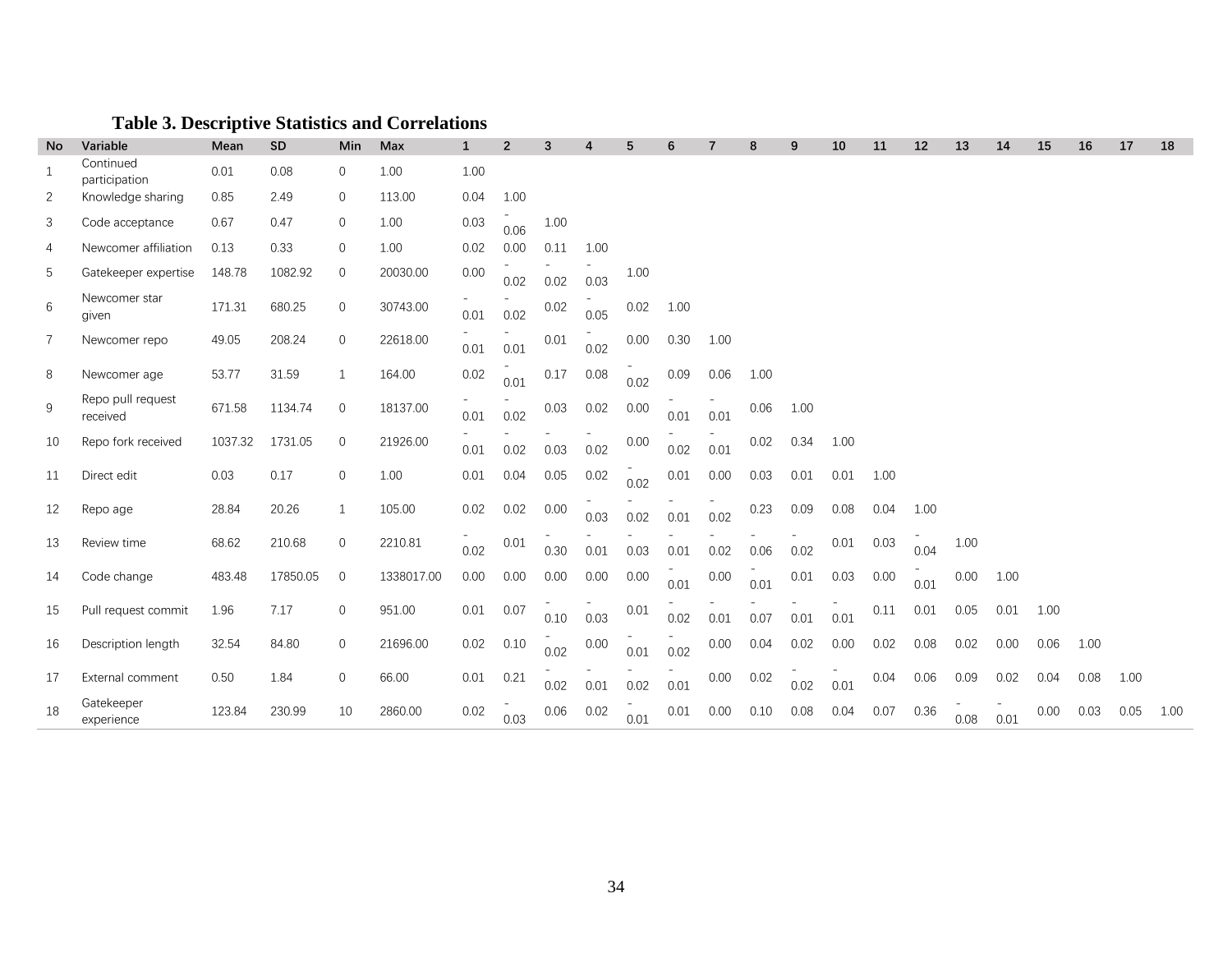## **Table 4. Main Results**

|                                                 | <b>COX</b> |                       | <b>TSRI</b> |                       |
|-------------------------------------------------|------------|-----------------------|-------------|-----------------------|
|                                                 | (1)        | (2)                   | (3)         | (4)                   |
|                                                 | $0.041***$ | $0.038***$            | $0.070***$  | $0.091***$            |
| Knowledge sharing                               | (0.005)    | (0.006)               | (0.013)     | (0.015)               |
| Code acceptance                                 | $0.709***$ | $0.596***$            | $1.003***$  | $0.897***$            |
|                                                 | (0.066)    | (0.069)               | (0.102)     | (0.118)               |
| Gatekeeper expertise                            | $-0.01$    | $-0.012$              | $-0.011$    | $-0.012$              |
|                                                 | (0.012)    | (0.015)               | (0.012)     | (0.014)               |
| Knowledge sharing $\times$ Gatekeeper expertise | $0.001*$   | $0.001*$              | $0.001***$  | $0.001***$            |
|                                                 | (0.000)    | (0.000)               | (0.000)     | (0.000)               |
| Code acceptance $\times$ Gatekeeper expertise   | 0.009      | 0.011                 | 0.011       | 0.012                 |
|                                                 | (0.012)    | (0.015)               | (0.012)     | (0.014)               |
| Newcomer affiliation                            | $0.632***$ | $0.585***$            | $0.621***$  | $0.567***$            |
|                                                 | (0.161)    | (0.162)               | (0.161)     | (0.173)               |
| Knowledge sharing $\times$ Newcomer             | $-0.007$   | $-0.005$              | $-0.007$    | $-0.018$              |
| affiliation                                     | (0.012)    | (0.012)               | (0.012)     | (0.013)               |
| Code acceptance $\times$ Newcomer affiliation   | $-0.231$   | $-0.223$              | $-0.230$    | $-0.212$              |
|                                                 | (0.171)    | (0.171)               | (0.171)     | (0.183)               |
| Knowledge sharing (residual)                    |            |                       | $-0.033*$   | $-0.056***$           |
|                                                 |            |                       | (0.015)     | (0.016)               |
| Code acceptance (residual)                      |            |                       | $-0.463***$ | $-0.443***$           |
|                                                 |            |                       | (0.116)     | (0.130)               |
| Direct edit                                     |            | 0.030                 |             | $-0.002$              |
|                                                 |            | (0.112)               |             | (0.122)               |
| Repo fork received                              |            | 0.000                 |             | 0.000                 |
|                                                 |            | (0.000)               |             | (0.000)               |
| Repo pull request received                      |            | 0.000                 |             | 0.000                 |
|                                                 |            | (0.000)               |             | (0.000)               |
| Newcomer Star Given                             |            | $-0.000*$             |             | $-0.000+$             |
|                                                 |            | (0.000)               |             | (0.000)               |
| Newcomer repo                                   |            | $-0.000$              |             | $-0.000$              |
|                                                 |            | (0.000)               |             | (0.000)               |
| Repo age                                        |            | $-0.006***$           |             | $-0.007***$           |
|                                                 |            | (0.001)               |             | (0.001)               |
| Newcomer age                                    |            | $0.001*$              |             | $0.002*$              |
|                                                 |            | (0.001)               |             | (0.001)               |
| Review time                                     |            | $-0.001***$           |             | $-0.001***$           |
|                                                 |            | (0.000)               |             | (0.000)               |
| Code change                                     |            | $-0.000$              |             | $-0.000$              |
|                                                 |            | (0.000)               |             | (0.000)               |
| Pull request commit                             |            | $0.003***$            |             | $0.003***$            |
|                                                 |            | (0.000)<br>$0.000***$ |             | (0.000)<br>$0.000***$ |
| Description length                              |            |                       |             |                       |
|                                                 |            | (0.000)<br>$0.020***$ |             | (0.000)               |
| External comment                                |            |                       |             | $0.017*$              |
|                                                 |            | (0.007)<br>$0.000***$ |             | (0.007)<br>$0.000***$ |
| Gatekeeper experience                           |            |                       |             | (0.000)               |
|                                                 |            | (0.000)               |             |                       |

Note. Standard errors are clustered at the newcomer level given the fact that newcomers have multiple monthly events. Significance levels:  $+p<0.1$ , \*  $p<0.05$ , \*\*  $p<0.01$ , \*\*\*  $p<0.005$ .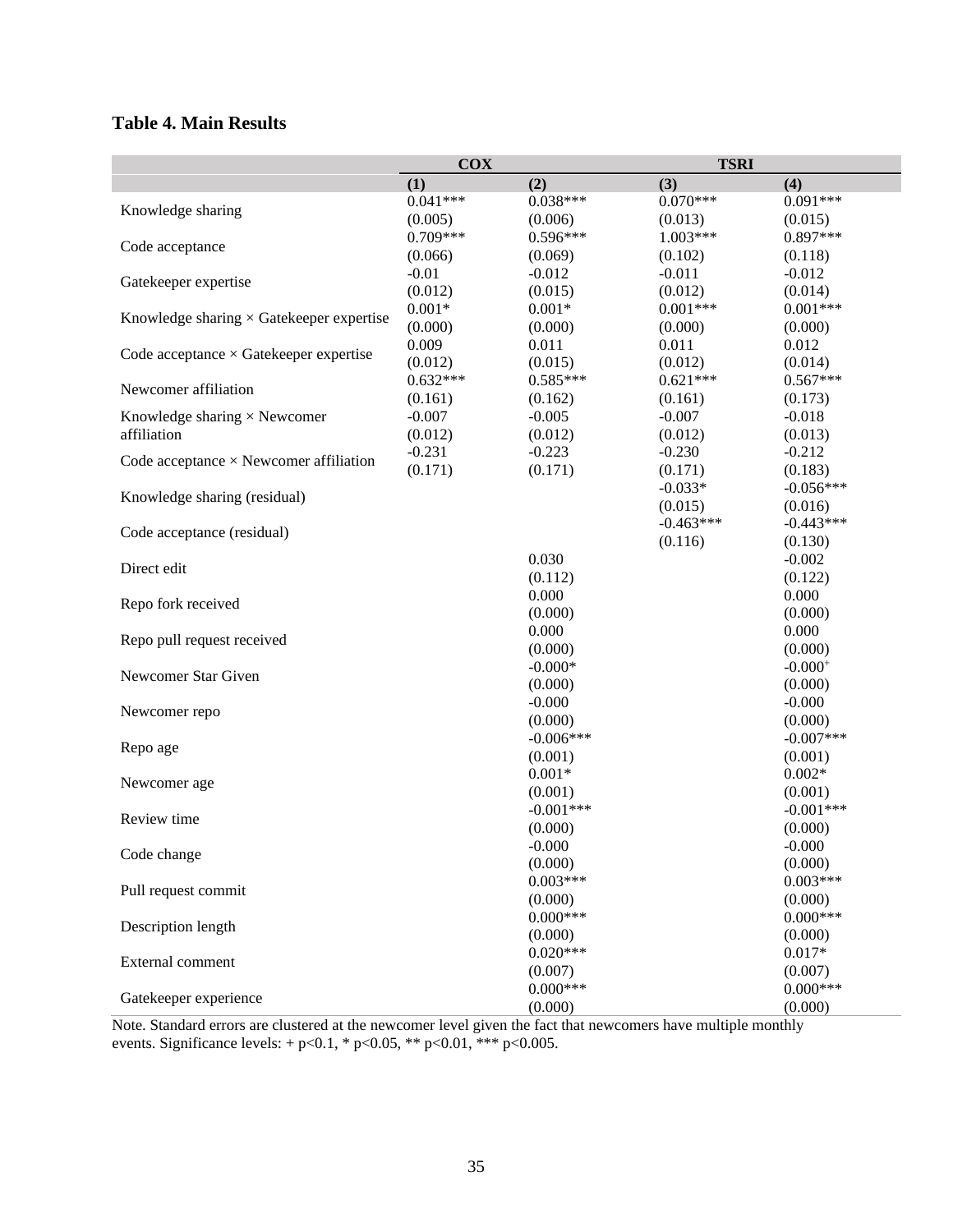## **Table 5. Supplementary Analysis**

|                                                 | <b>COX</b>  |              | <b>TSRI</b> |              |
|-------------------------------------------------|-------------|--------------|-------------|--------------|
|                                                 | (1)         | (2)          | (3)         | (4)          |
| Knowledge sharing                               | $0.039***$  | $0.037***$   | $0.096***$  | $0.089***$   |
|                                                 | (0.006)     | (0.006)      | (0.013)     | (0.013)      |
| Code acceptance                                 | $0.556***$  | $0.469***$   | $0.793***$  | $0.664***$   |
|                                                 | (0.059)     | (0.063)      | (0.094)     | (0.099)      |
| Gatekeeper expertise                            | $-0.012$    | $-0.015$     | $-0.012$    | $-0.014$     |
|                                                 | (0.010)     | (0.013)      | (0.010)     | (0.012)      |
| Knowledge sharing $\times$ Gatekeeper expertise | $0.001***$  | $0.001***$   | $0.001***$  | $0.001***$   |
|                                                 | (0.000)     | (0.000)      | (0.000)     | (0.000)      |
| Code acceptance × Gatekeeper expertise          | 0.010       | 0.013        | 0.011       | 0.012        |
|                                                 | (0.010)     | (0.013)      | (0.010)     | (0.012)      |
| Newcomer affiliation                            | $1.04***$   | $1.003***$   | $1.042***$  | $1.012***$   |
|                                                 | (0.118)     | (0.119)      | (0.119)     | (0.121)      |
| Knowledge sharing $\times$ Newcomer affiliation | $-0.023+$   | $-0.024*$    | $-0.027*$   | $-0.029*$    |
|                                                 | (0.012)     | (0.012)      | (0.011)     | (0.011)      |
| Code acceptance $\times$ Newcomer affiliation   | $-0.403***$ | $-0.383***$  | $-0.414***$ | $-0.396***$  |
|                                                 | (0.128)     | (0.129)      | (0.129)     | (0.130)      |
| Knowledge sharing (residual)                    |             |              | $-0.062***$ | $-0.056***$  |
|                                                 |             |              | (0.014)     | (0.014)      |
| Code acceptance (residual)                      |             |              | $-0.359***$ | $-0.278***$  |
|                                                 |             |              | (0.108)     | (0.108)      |
| Direct edit                                     |             | $-0.123$     |             | $-0.114$     |
|                                                 |             | (0.112)      |             | (0.112)      |
| Repo fork received                              |             | $-0.000^{+}$ |             | $-0.000^{+}$ |
|                                                 |             | (0.000)      |             | (0.000)      |
| Repo pull request received                      |             | $0.000*$     |             | $0.000*$     |
|                                                 |             | (0.000)      |             | (0.000)      |
| Newcomer Star Given                             |             | $0.000*$     |             | $0.000*$     |
|                                                 |             | (0.000)      |             | (0.000)      |
| Newcomer repo                                   |             | 0.000        |             | 0.000        |
|                                                 |             | (0.000)      |             | (0.000)      |
| Repo age                                        |             | $-0.006***$  |             | $-0.006***$  |
|                                                 |             | (0.001)      |             | (0.001)      |
| Newcomer age                                    |             | $0.002*$     |             | $0.002*$     |
|                                                 |             | (0.001)      |             | (0.001)      |
| Review time                                     |             | $-0.001***$  |             | $-0.001***$  |
|                                                 |             | (0.000)      |             | (0.000)      |
| Code change                                     |             | 0.000        |             | 0.000        |
|                                                 |             | (0.000)      |             | (0.000)      |
| Pull request commit                             |             | $0.002***$   |             | $0.002***$   |
|                                                 |             | (0.000)      |             | (0.000)      |
| Description length                              |             | $0.000***$   |             | $0.000***$   |
|                                                 |             | (0.000)      |             | (0.000)      |
| External comment                                |             | $0.020***$   |             | $0.016*$     |
|                                                 |             | (0.007)      |             | (0.006)      |
| Gatekeeper experience                           |             | $0.000**$    |             | $0.000**$    |
|                                                 |             | (0.000)      |             | (0.000)      |

Note. Standard errors are clustered at the newcomer level given the fact that newcomers have multiple monthly events. Significance levels:  $+p<0.1$ , \*  $p<0.05$ , \*\*  $p<0.01$ , \*\*\*  $p<0.005$ .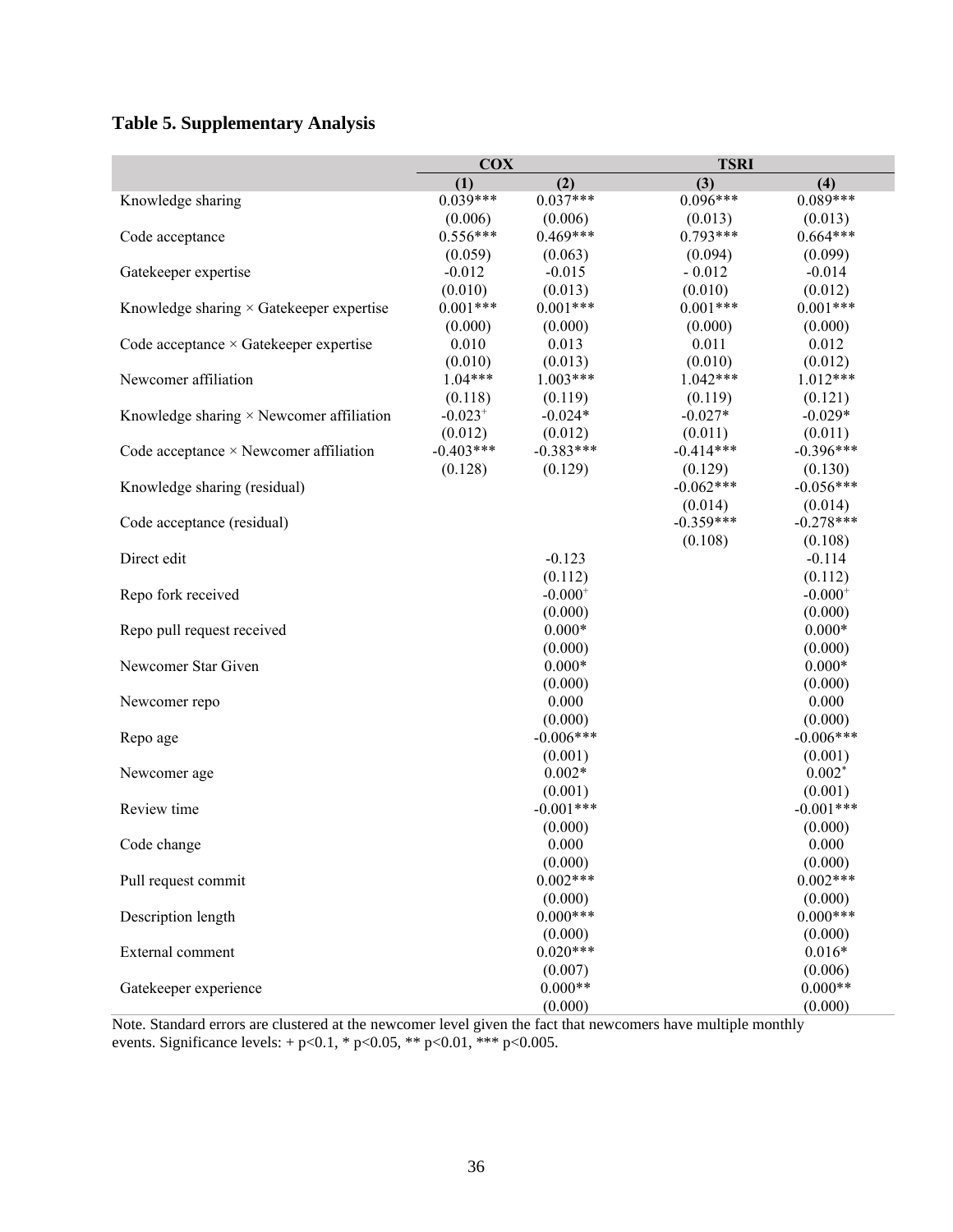|                                               |                        | <b>TSRI</b>             |                           |
|-----------------------------------------------|------------------------|-------------------------|---------------------------|
|                                               | One prior pull request | Two prior pull requests | Three prior pull requests |
|                                               | (1)                    | (2)                     | (3)                       |
| Knowledge sharing                             | 0.023                  | 0.027                   | 0.051                     |
|                                               | (0.025)                | (0.035)                 | (0.034)                   |
| Code acceptance                               | $0.930***$             | 0.468                   | 0.385                     |
|                                               | (0.255)                | (0.332)                 | (0.341)                   |
| Gatekeeper expertise                          | $-0.042$               | $-0.121$                | $-0.087$                  |
|                                               | (0.040)                | (0.097)                 | (0.060)                   |
| Knowledge sharing $\times$ Gatekeeper         | $0.001***$             | $0.001*$                | 0.001                     |
| expertise                                     | (0.000)                | (0.000)                 | (0.002)                   |
| Code acceptance × Gatekeeper expertise        | 0.039                  | 0.116                   | 0.088                     |
|                                               | (0.040)                | (0.097)                 | (0.060)                   |
| Newcomer affiliation                          | 0.232                  | $-0.383$                | 0.088                     |
|                                               | (0.353)                | (0.623)                 | (0.533)                   |
| Knowledge sharing $\times$ Newcomer           | 0.009                  | 0.004                   | 0.007                     |
| affiliation                                   | (0.019)                | (0.024)                 | (0.045)                   |
| Code acceptance $\times$ Newcomer affiliation | 0.006                  | 0.430                   | $-0.064$                  |
|                                               | (0.363)                | (0.636)                 | (0.548)                   |
| Knowledge sharing (residual)                  | $-0.014$               | 0.004                   | $-0.049$                  |
|                                               | (0.025)                | (0.036)                 | (0.035)                   |
| Code acceptance (residual)                    | $-0.895***$            | $-0.522$                | $-0.582$                  |
|                                               | (0.273)                | (0.365)                 | (0.368)                   |
| Direct edit                                   | 0.038                  | $-0.120$                | 0.033                     |
|                                               | (0.160)                | (0.284)                 | (0.252)                   |
| Repo fork received                            | $-0.000$               | 0.000                   | $-0.000$                  |
|                                               | (0.000)                | (0.000)                 | (0.000)                   |
| Repo pull request received                    | $-0.000$               | $-0.000*$               | $-0.000$                  |
|                                               | (0.000)                | (0.000)                 | (0.000)                   |
| Newcomer Star Given                           | $-0.000$               | 0.000                   | $-0.000$                  |
|                                               | (0.000)                | (0.000)                 | (0.000)                   |
| Newcomer repo                                 | $-0.001$ <sup>+</sup>  | $-0.001$                | 0.001                     |
|                                               | (0.001)                | (0.001)                 | (0.001)                   |
| Repo age                                      | $-0.004*$              | $-0.004$                | $-0.005+$                 |
|                                               | (0.002)                | (0.003)                 | (0.003)                   |
| Newcomer age                                  | $-0.002$ <sup>+</sup>  | $-0.001$                | $-0.001$                  |
|                                               | (0.001)                | (0.002)                 | (0.002)                   |
| Review time                                   | $-0.002**$             | $-0.018***$             | $-0.002$                  |
|                                               | (0.001)                | (0.006)                 | (0.001)                   |
| Code change                                   | $-0.000$               | $-0.000^{+}$            | $-0.000$                  |
|                                               | (0.000)                | (0.000)                 | (0.000)                   |
| Pull request commit                           | $0.002***$             | $0.002***$              | $0.001*$                  |
|                                               | (0.000)                | (0.001)                 | (0.001)                   |
| Description length                            | $-0.000$               | $-0.000$                | $-0.001$                  |
|                                               | (0.000)                | (0.001)                 | (0.001)                   |
| External comment                              | $0.004**$              | $0.002^{+}$             | $-0.004$                  |
|                                               | (0.002)                | (0.001)                 | (0.006)                   |
| Gatekeeper experience                         | $0.000*$               | $0.000*$                | $-0.000$                  |
|                                               | (0.000)                | (0.000)                 | (0.000)                   |

## **Table 6. Robustness Test: Regression Results for Established Contributors**

Note. Standard errors are clustered at the contributor level given the fact that contributors have multiple monthly events. Significance levels:  $+p<0.1$ , \*  $p<0.05$ , \*\*  $p<0.01$ , \*\*\*  $p<0.005$ .